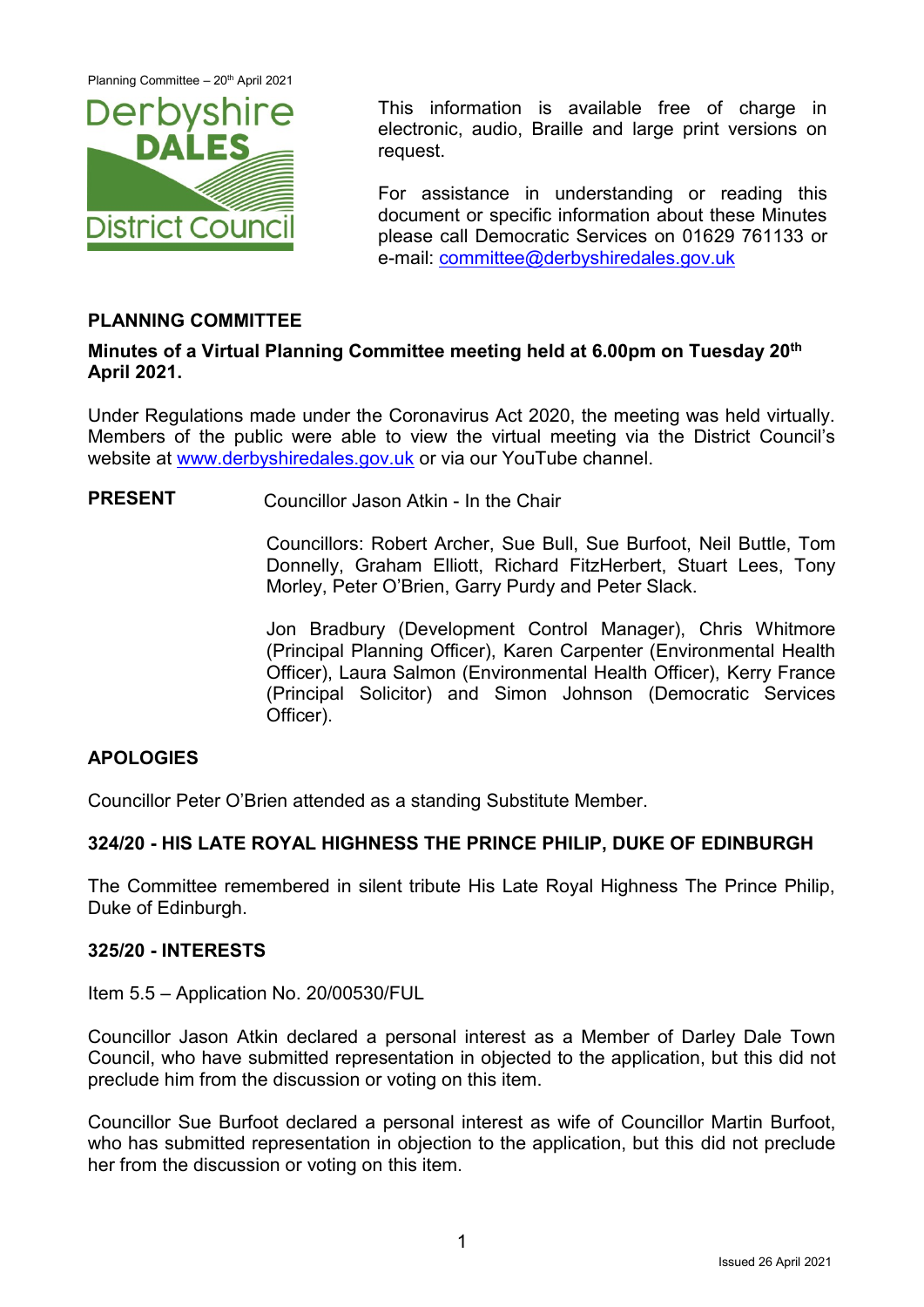# **326/20 - MINUTES**

It was moved by Councillor Jason Atkin, seconded by Councillor Tony Morley and

**RESOLVED** (Unanimously) That the minutes of the Planning Committee meeting held on 09<sup>th</sup> March 2021 be approved as a correct record.

### **327/20 - APPLICATION NO. 19/01213/VCOND (Presentation) 5.1**

**Variation of Condition 3 of planning permission 16/00374/FUL, to substitute sound mitigation measures set out in the noise impact assessment by Peak Acoustics, dated July 2016, with acoustic fencing at Four Lane Ends Farm, Gibfield Lane, Hulland Ward.**

The Principal Planning Officer gave an online presentation showing details of the application and photographs of the site and surroundings. Further clarification on environmental health issues, associated with the application, were sought from and given by the Environmental Health Officers.

In accordance with the procedure for public participation, Councillor Dawn Lewis (Hoganston Parish Council), Councillor Suzanna Monteith (Atlow Parish Council) and Mr Robert Hutchinson (Local Resident) spoke against the application.

Further in line with the Council's procedure for direct public participation, representations received from the public, in accordance with the criteria set out in the agenda, were published on the District Council website together with Officer responses and are set out below:

Consultation responses were set out in section 5 of the report.

# **1. THE FOLLOWING COMMENTS HAVE BEEN RECEIVED FROM THE COUNCIL'S LEAD ENVIRONMENTAL HEALTH OFFICER WHICH MEMBERS ARE ADVISED TO NOTE:**

I have reviewed the conditions and subject to a recommended slight amendment to condition 3 have no objections.

In regards to condition 3, I would recommend that the definition of puppies be clarified to be offspring of the licenced breeding bitches which are intended for sale. In addition, I would recommend it is made clear that the young stock dogs are contained within the 35 permitted dogs on site.

### **Officer Comments:**

In light of the above comments, should members be minded to approve the application it is recommended that Condition 3 be varied in any decision notice to read:

*3. Excluding puppies (i.e. offspring of the licenced breeding bitches which are intended*  for sale), the maximum number of dogs on site including young stock shall not *exceed 35 no. at any one time.*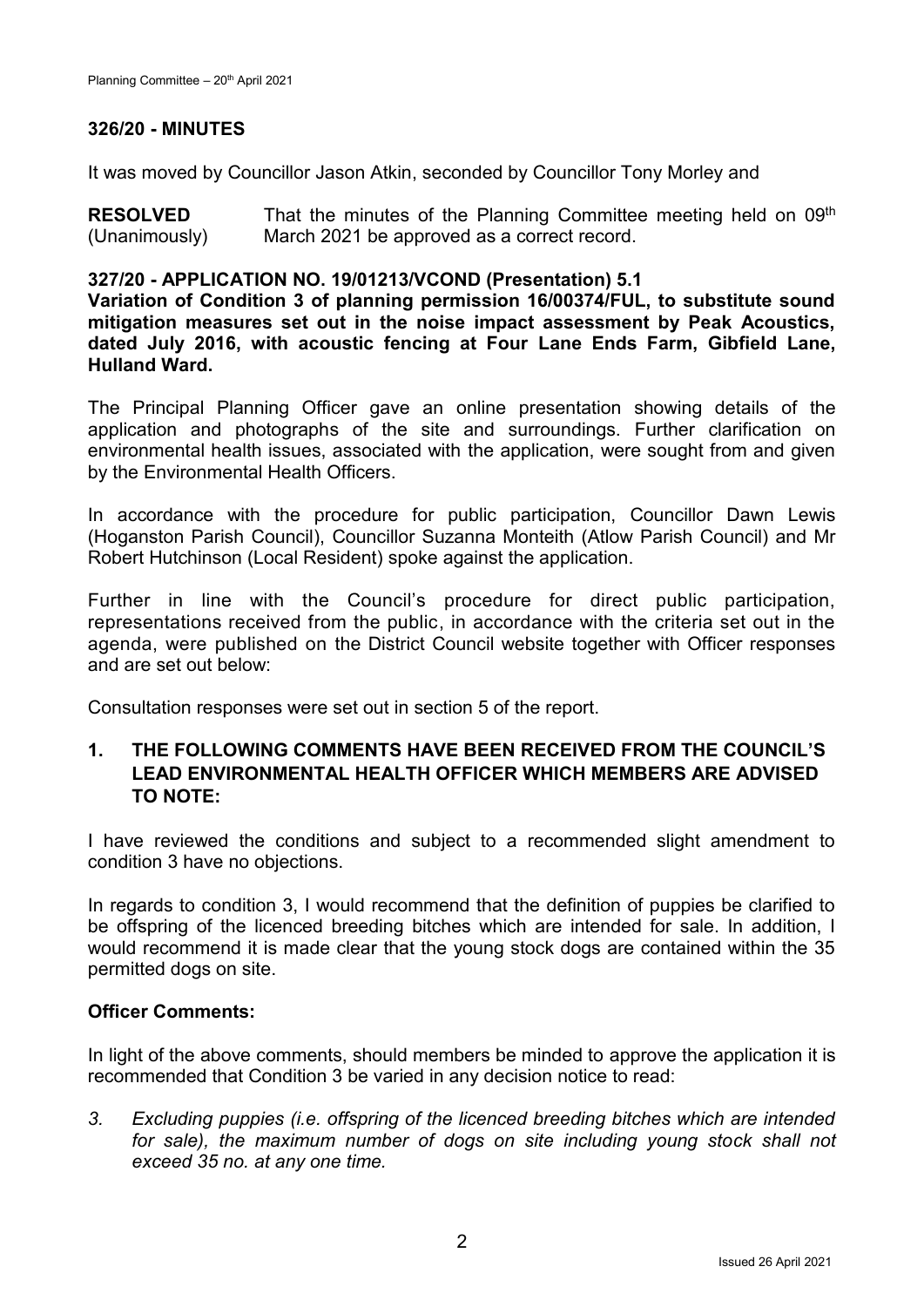# **2. THE FOLLOWING ADDITIONAL COMMENTS FROM HOGNASTON PARISH COUNCIL HAVE BEEN RECEIVED WHICH MEMBERS ARE ADVISED TO NOTE:**

Hognaston Parish Council (HPC) object to the variation on the following grounds:

# NOISE ASSESSMENT 2016

- Peak Acoustic Noise Assessment dated 20/7/2016 clearly established a baseline
- Page 4 clearly shows the location of the monitoring equipment at both Four Lane Ends and Brick Kiln Farm
- Residents of Brick Kiln farm clearly remember the monitors being placed on their front lawn near to the kitchen.
- The results of the report clearly identified that the dB readings were in excess of BS 8233:2014: and further measures were recommended to reduce the level of noise

# NOISE ASSESSMENT 2020

- Spire Environmental Noise Assesment dated 26/10/2020 documents dB results post installation of acoustic fencing at Four Lane Ends
- Page 6 clearly shows the location of the monitor equipment for Four Lane Ends and Brick Kiln Farm
- The monitor for Brick Kiln Farm was placed in a different location to that used to create the original baseline - ie it has been placed away from Brick Kiln Farm, in the verge right next to the road

# **OBJECTION**

- By placing the monitoring equipment used in the 2020 noise assessment in a completely different location it invalidates the use of the original baseline as a comparison.
- Results of this assessment cannot be compared to the baseline documented in 2016 to establish what decrease, if any, has been achieved by the installation of the acoustic fencing and if any decrease in dB meets BS 8233:2014:
- The location of the 2020 monitor placed next to the highway means that traffic noise will now be included in the readings. Traffic noise will not have been included in the original baseline.
- In order to draw a more accurate conclusion the monitoring should, as near as possible, be carried out so that it replicates the original monitoring which established a baseline.
- HPC are of the opinion that to conclude that Brick Kiln Farm is not impacted by noise from the kennels is an incorrect decision as the two assessments are not representative of each other.

Please also note that Hognaston Parish Council received a complaint about the noise earlier this year. Also, Derbyshire Dales District Council (DDC) do not seem to have any record of complaints since November 2019, however, local residents have confirmed to HPC that they have made complaints via email and telephone and they are concerned that these complaints do not seem to have been captured and recorded by DDDC.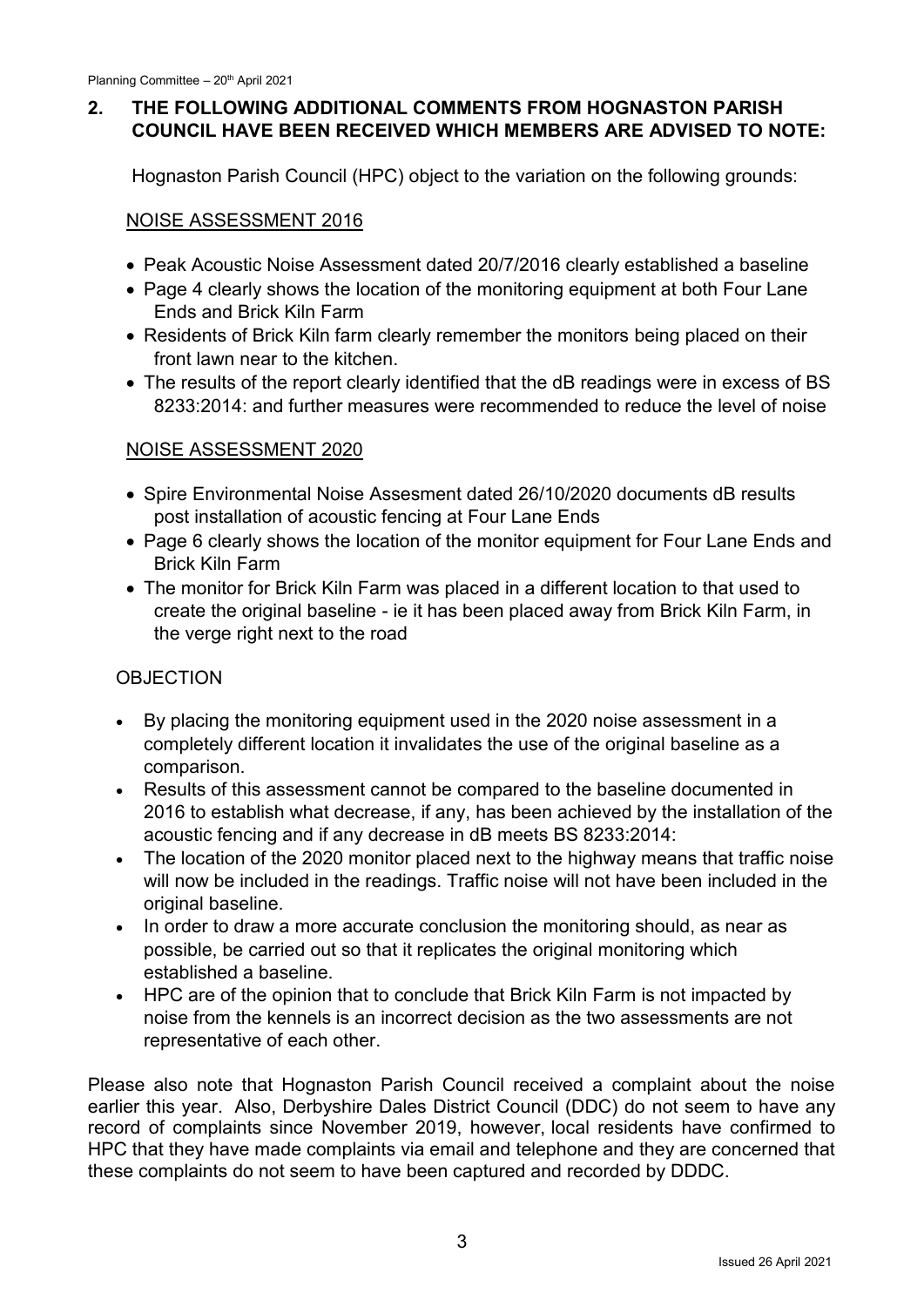# **3. THE FOLLOWING COMMENTS FROM ATLOW PARISH COUNCIL HAVE BEEN RECEIVED WHICH MEMBERS ARE ADVISED TO NOTE:**

*Members who have not been involved with previous applications from this premises will be unaware of the history. I therefore attach a brief timeline of events concerning complaints*  about noise and planning applications since 2012 and would wish to make the following *comments:*

# *The Noise Nuisance*

- *1. It is absolutely critical to understand that the noise nuisance from dogs at Four Lane Ends Puppy Farm has always been sporadic and unpredictable. It may occur for several hours, days or even several weeks, sometimes with barking starting early in the morning and going on until late at night. There are also periods of days; weeks; and even months with little or no noise.*
- *2. The above pattern of the disturbance, combined with the small number and high workload of Environmental Health Officers; and a single noise monitoring machine for the entire District which has to be operated by hand and has not always been reliable, has made it very difficult to collect sufficient evidence of Nuisance to persuade the Environmental Health Department (EH) to proceed with enforcement action.*
- *3. It took over 3 years to gather the evidence EH required to issue a Noise Abatement Notice. 4 more years have passed without getting the evidence they require to take Court Action, which I understand would be the next step.*
- *4. However, on the many occasions in the last 9 years that the noise has been severe, a group of the nearest neighbours have been caused serious nuisance; stress; and loss of amenity. THIS IS STILL HAPPENING.*
- *5. Whilst many Atlow, Hognaston; and Hulland residents report hearing the barking, (and have been especially irritated by it while they have been at home more during the pandemic), the most severe disturbance is caused to the residents of two houses in Atlow, - Brick Kiln Farm and Orchard View, - we believe probably due to their position and the prevailing wind. The occupants of these premises, Mr & Mrs Hutchinson; and Mr & Mrs Sheffield; are all elderly and some are in very poor health.*

# *The Failure to Meet Conditions*

- *1. Planning Permission with Conditions was granted by Committee in May 2017 (for dog breeding; dog boarding; and business use); and in March 2018 (to vary 2 of the 2017 conditions to allow cat boarding instead of dog boarding). I attach the Decision Notices following both of these meetings which list all the conditions.*
- *2.* **NONE** *of the time-limited conditions specified in either of these approvals have been met.*
- 3. One of the specific prohibitions (that the replacement 15 kennel block should never *house breeding dogs and could only house boarding dogs or cats after DDDC's written approval of the necessary alterations) has been directly broken by the housing of boarding dogs in the kennels during the last 2 years. The use of the 15*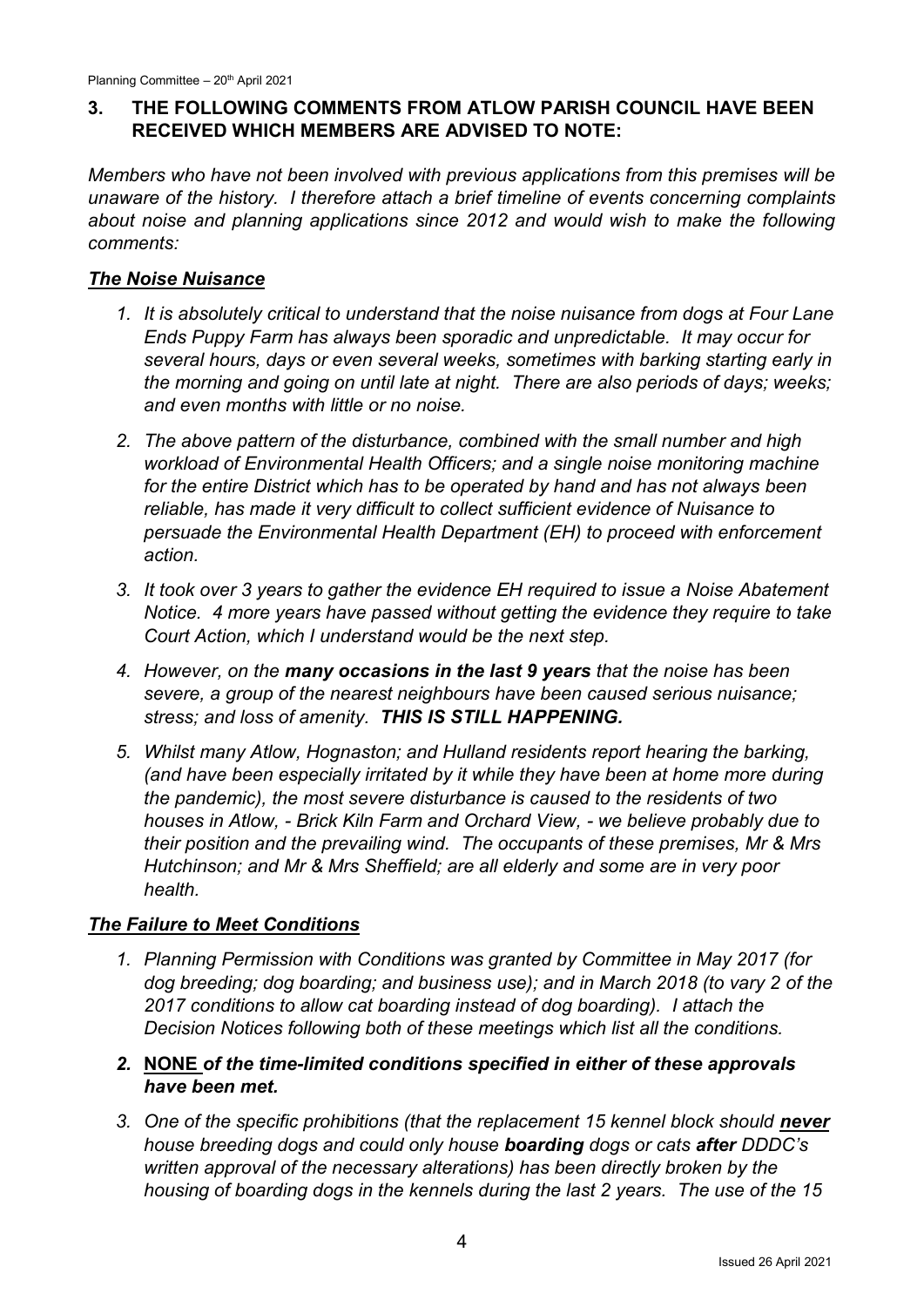*kennel block was reported to EH by residents in 2019, (not discovered by any Regulatory Service Officers as part of compliance inspections.)*

- *4. The applicant informed the Planning Department that they only housed dogs in the 15 kennel block after the acoustic fence was erected, but they had not arranged the necessary independent assessment or received DDDC's written approval as specified in the conditions from 2017 and 2018.*
- *5. The Cat Boarding Plan has never been implemented – could it possibly have been introduced as yet another a delaying tactic in the long history of obstruction and obfuscation by the applicant in this case?*

# *The Effectiveness of the "Acoustic Fence"*

- *1. Mrs Dawn Lewis, on behalf of Hognaston Parish Council has submitted a detailed and vital account of why the October 2020 Noise Impact Assessment is completely unreliable due to the inappropriate siting of the sound recorder near Brick Kiln Farm. It is most regrettable that this situation was not addressed by the EH Officers in their scrutiny of the Assessment.*
- *2. The Officer's Report for the next Planning Committee Meeting this Tuesday, 20th April 2021, states that there was one report of noise from the site towards the end of 2019, (this was from Mrs Hutchinson on 15th November and pointed out that dogs were being kept in the prohibited kennels). The Officer's Report goes on to say that there have been no reported incidents of noise since. THIS IS NOT TRUE:-*
- *3. Following a fairly quiet spring and summer in 2020, the noise was bad from the autumn and has continued, sporadically as usual, ever since. Mrs Hutchinson made several complaints by email and received at least one reply explaining that EH Officers were working from home due to the pandemic. Mr Sheffield made several calls to the EH Department, leaving voice messages to which he received no response. I myself mentioned this lack of response and the ongoing noise nuisance over the telephone to you personally on at least two occasions over the winter of 2020/2021. If these messages were genuinely lost during the pandemic we can only urge the EH Department to implement more safeguards for complaints submitted by email or voicemail when Officers are not in the office. However, these residents should not suffer because of these failures, and false information cannot be presented to Committee.*
- *4. Therefore, the acoustic fence does NOT provide suitable attenuation in relation to all dog kennel buildings. Indeed, the noise since autumn 2019 has been so loud that it specifically alerted Mrs Hutchinson to the fact that dogs were being kept in the prohibited kennels.*

### *Other Issues from the Current Application*

1. The Officer's Report clearly states (7.1) that the purpose of this application is to *"regularise" the fact that dogs have been kept in housing that had been specifically prohibited by the PP granted in 2017. Regulatory Services have known that this was the case since November 2019. Mr Braund told me in an email dated 3rd December 2019 that he hoped the matter would be addressed by the January 2020*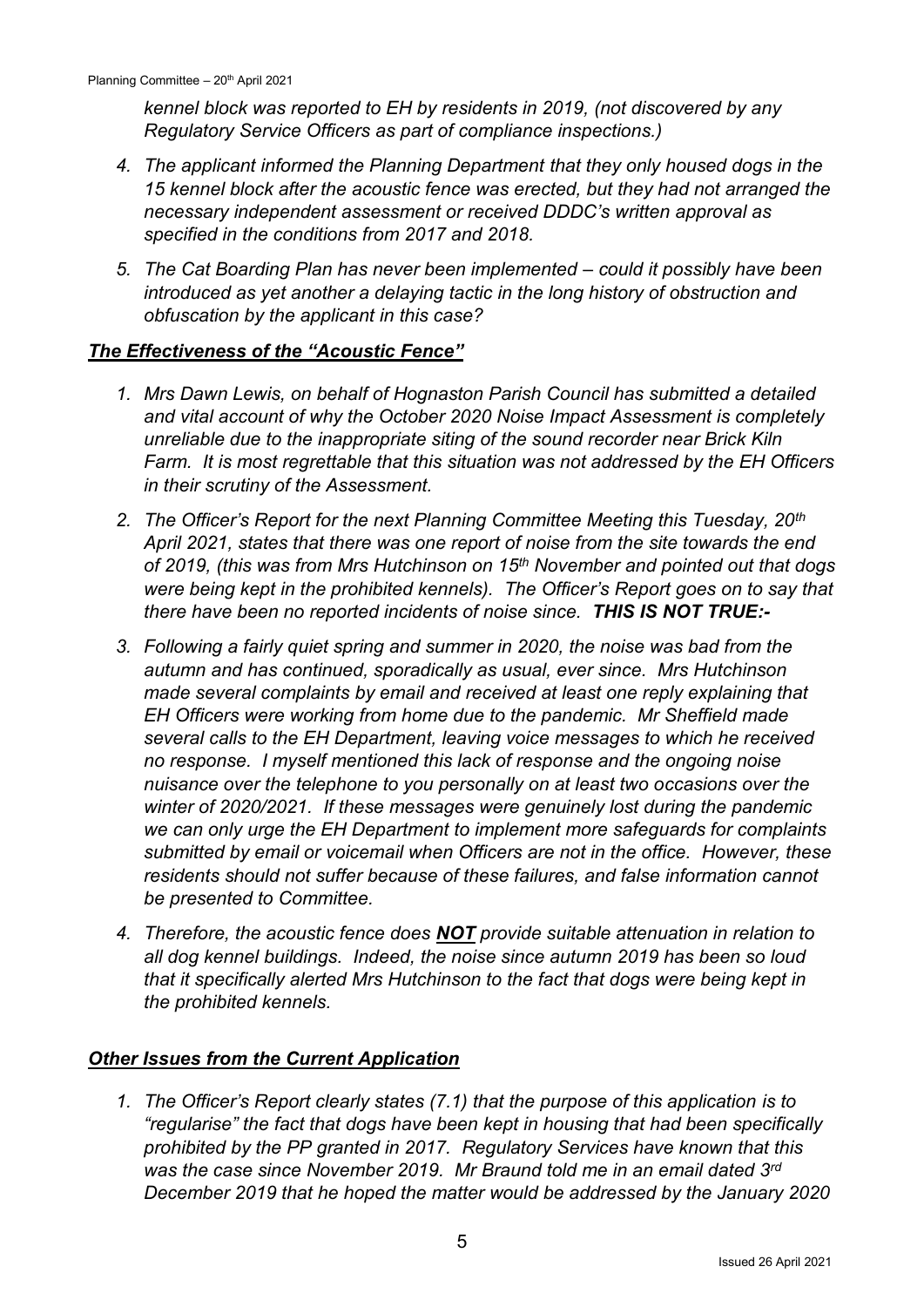*Planning Committee, - this process has actually taken 15 months! WHY WERE THE APPLICANTS ALLOWED TO CONTINUE USING THE PROHIBITED KENNELS IN THE INTERVENING PERIOD BEFORE THE MATTER COULD GO BEFORE THE PLANNING COMMITTEE?*

- *2. The Officer's Report states (7.10) that the conditions imposed on earlier permissions will have to be re-stated. THIS RELATES TO UNFULFILLED CONDITIONS GOING BACK TO MAY 2017, WHICH WERE RE-STATED IN MARCH 2018. HOW MANY TIMES ARE CONDITIONS GOING TO BE RE-STATED AND THEN IGNORED?*
- *3. The Officer's Report states (7.10) that the existing licence, issued in September 2020 (at a time when EH Officers were apparently unable to respond to complaints!) – is for a maximum of 30 breeding bitches and 4 stud dogs. Although the numbers of dogs specified has varied over the years, there has always previously been an allowance made for young pre-breeding stock. Clarification is needed on whether these young bitches are included within the 30 and the impact that any dog boarding would have on these numbers if it ever takes place.*
- *4. The Officer's Report (7.12) states that "Subject to controls remaining in place relating to the use of the buildings, dog numbers, its management and retention of the acoustic fence during the operation of the site for the kennelling of dogs, it is recommended that the application be approved." HOW ON EARTH CAN THE COMMITTEE HAVE ANY CONFIDENCE THAT ANY OF "THE CONTROLS WILL REMAIN IN PLACE" WHEN NOT A SINGLE ONE OF THE CONDITIONS SET OUT AS PART OF THE PP GRANTED IN 2017 HAS YET BEEN DISCHARGED?*

It was moved by Councillor Peter O'Brien, seconded by Councillor Garry Purdy and

**RESOLVED** That planning permission be refused for the following reasons:

#### **Reasons:**

1. Insufficient information has been submitted to demonstrate that the acoustic fence, in lieu of the measures set out in the noise impact assessment by Peak Acoustics dated July 2016 provides an appropriate level of noise attenuation in relation to noise emanating from dogs being kennelled at the site (particularly from noise of short duration). The Local Planning Authority cannot therefore be satisfied that activity does not adversely affect the amenity of occupiers of nearby residential properties.

In light of the comments that:

The noise assessment undertaken in 2020 was not an independent assessment. If members are to base their judgement on an assessment this should be jointly commissioned by the LPA and the applicant rather that the applicant.

We are talking about peak pressure dba (noise which results from an instantaneous source as opposed to background noise). The assessment is based on background rather than impact noise. In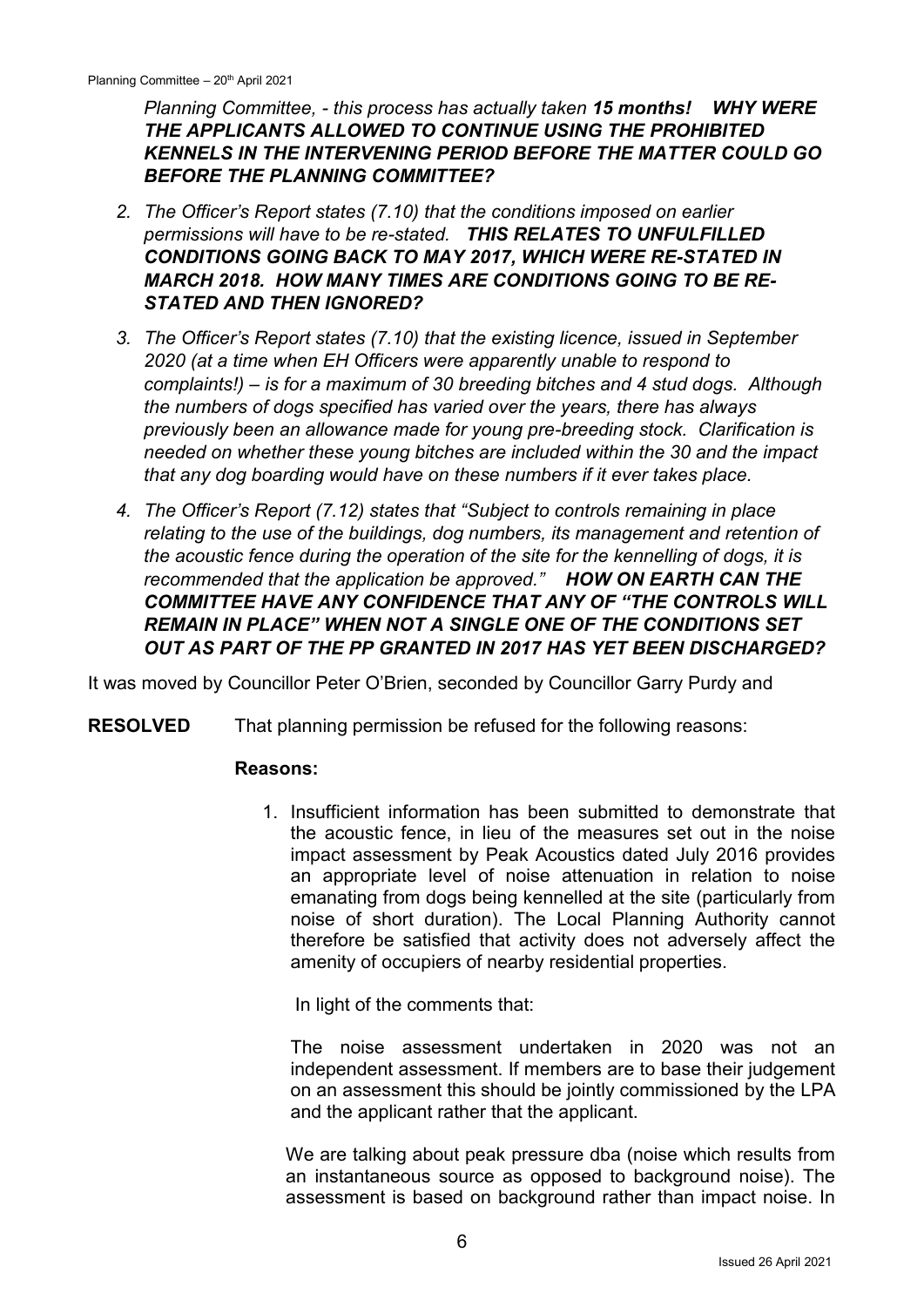any event attenuation does not achieve the required level of noise reduction that was required in the application. The evidence we have demonstrates that this is not the case.

The original condition was put on for a particular reason. More effective if the measures are at source. They are less effective the further away they are.

**Voting:**

| For            | 11 |
|----------------|----|
| <b>Against</b> | 2  |
| Abstention     | O  |

The Chairman declared the motion CARRIED.

# **328/20 - APPLICATION NO. 20/01224/FUL 5.2**

**Change of use of barber's premises to hot food takeaway (sui generis) at 34 - 36 Dale Road, Matlock.**

This application was withdrawn.

### **329/20 - APPLICATION NO. 20/01165/FUL (Presentation) 5.3**

### **Change of use of hairdressing salon with residential accommodation to house in multiple occupation (use Class C4) at 50 Wellington Street, Matlock.**

The Development Control Manager gave an online presentation showing details of the application and photographs of the site and surroundings. Further clarification on environmental health issues, associated with the application, were sought from and given by the Environmental Health Officers.

In accordance with the procedure for public participation, Councillor Margaret Elsworth (Matlock Town Council), Mr Philip Branford (Local Resident) and Councillor Steve Wain (Ward Member) spoke against the application.

Further in line with the Council's procedure for direct public participation, representations received from the public, in accordance with the criteria set out in the agenda, were published on the District Council website together with Officer responses and are set out below:

Consultation responses were set out in section 5 of the report.

### **Two emails have been received from Mr P Branford of 3 Oldfield Villas on the 11th and 18th April 2021 which are included below:-**

I write in response to the Officers Report submitted to the planning portal on 09<sup>th</sup> April (20/01165/FUL) and wish to request clarification on some of the information in the report, for myself and for the Committee.

Firstly paragraph 2.2 states *'The existing storage building would be used for bin storage and the existing outbuilding for cycle storage.'*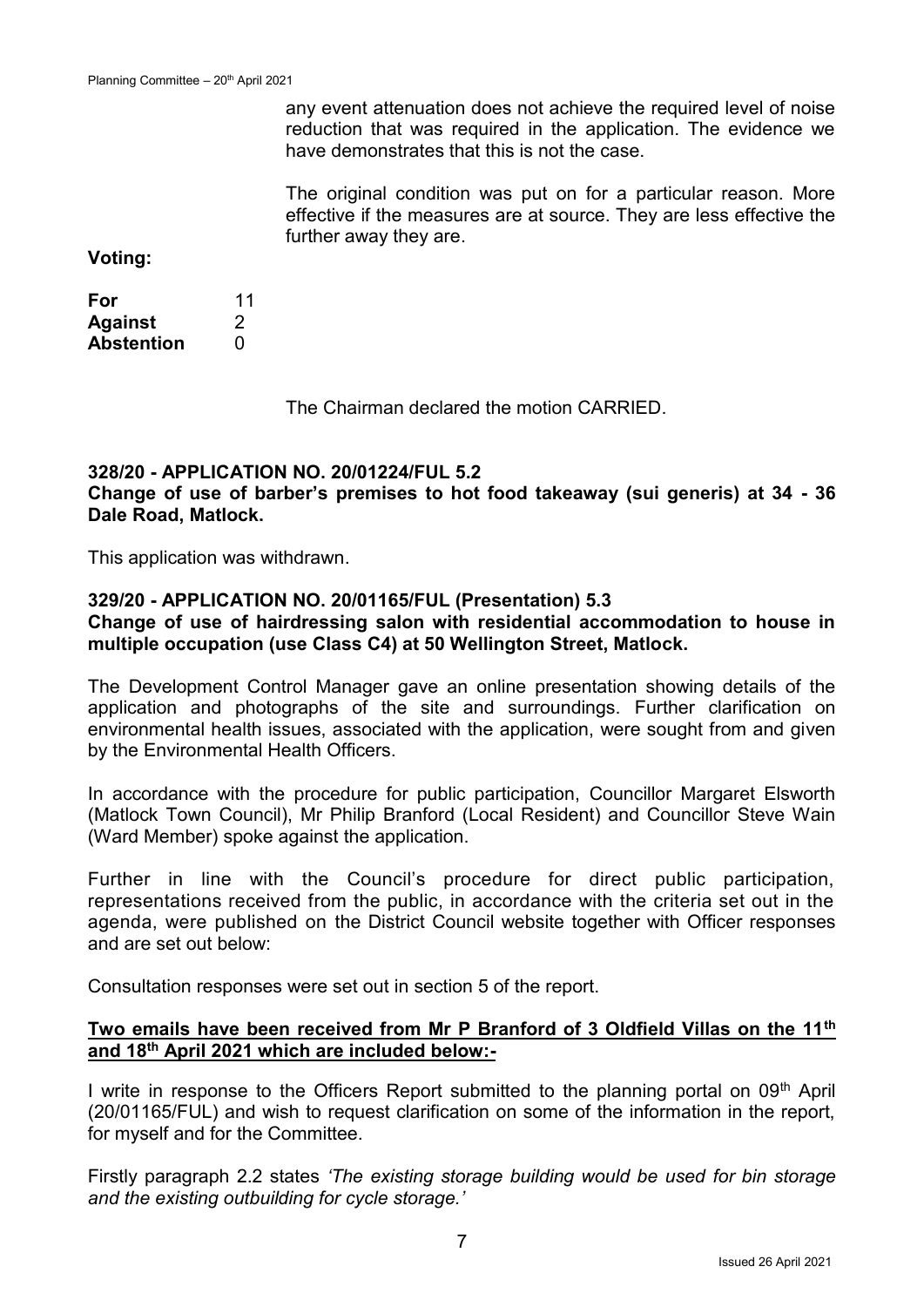Planning Committee – 20<sup>th</sup> April 2021

You seem to imply there are two separate buildings available for storage, one for bicycles and one for waste. However, the plans show just a single out-building. Is it the case that both waste and bicycles are to be stored this single out-building? When you visited, you informed us that you would be requesting the dimensions of the "cycle store" as they had been requested by a councillor. These are still not included in your most recent report, can you please advise the committee on these measurements, and whether it is a sufficient size to store waste and bicycles?

Secondly paragraph 7.11 states *'The National Planning Policy Framework advocates the development of under-utilised buildings…'.*

I am unsure why this is relevant as the current premises is an occupied residence and a salon business. The definition of an under-utilised building is *'a building that is vacant or mostly vacant'.* 50 Wellington Street is neither of these.

Of course, we are aware that the business has not been able to open due to Covid 19 restrictions but according to the salon's own website they are reopening on April  $12<sup>th</sup>$  as per the easing of these restrictions. As this premises has been an operational salon for nearly 30 years and a family home this does not meet this definition of an under-utilised building and clearly shows its current usage is a viable option for the property. I fear your comment leads the committee to believe otherwise.

Please can you clarify the above points prior to the Committee hearing on the  $20<sup>th</sup>$  April to ensure fair and accurate information can be assessed by all, leading to an informed decision by the Committee.

From our initial planning objections both in writing and during the last meeting we feel that adequate solutions to the issues raised have not been provided. These issues all support our statement that the proposed change of use of this building, in this specific location, is not suitable. These are as follows –

- o Loss of amenity in outdoor spaces due to noise. Regular noise generated by 4 unrelated people does not equate to that of one family. Noise levels are already amplified by the close proximity of the buildings. We appreciate the recommendation by the planning officer but we are unsure how it is possible to stop noise leaving the property.
- o Loss of amenity in outdoor spaces due to potential odour and pests caused by unclear plans for waste management for waste of 4 **unrelated** residents, metres from our properties on a south facing "terrace".
- o Loss of amenity in outdoor spaces due to overlooking. We do not dispute that a relationship already exists, however occupation by 4 unrelated individuals rather than one family changes this relationship, increasing overlooking.
- $\circ$  Loss of amenity due to reduction in available parking. At the last meeting this was discussed from a Highways point of view and was not address as a loss of amenity. A reduction in customers during opening hours does not equate to several new permanent residents, which will make parking difficult **at all times**.

In addition, we have pressing concerns regarding the accuracy of the information that the committee is being provided with and these appearing to have not been verified by the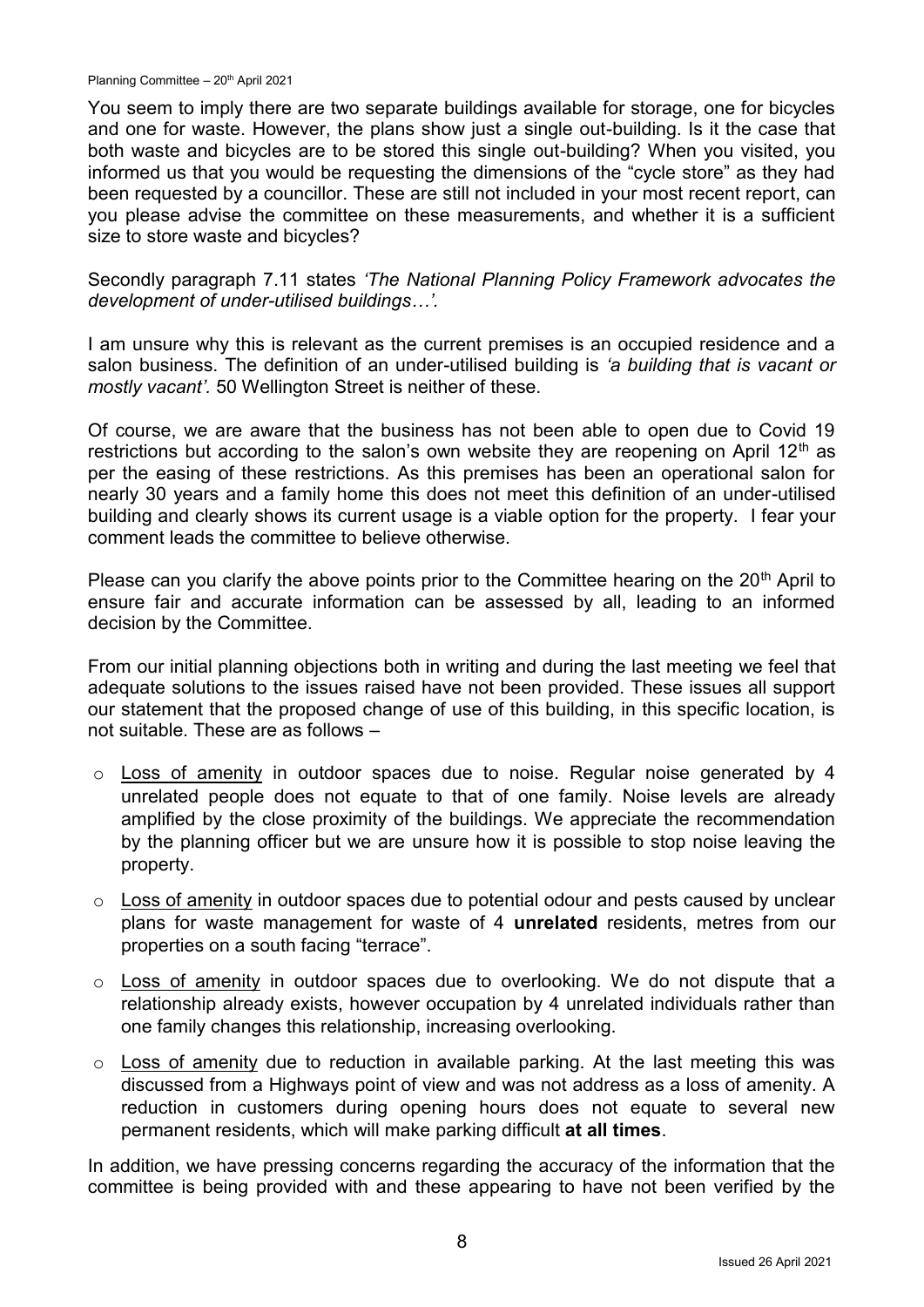planning officer. For example, the "cycle store" being too small to hold bicycles, the rooms too small to hold all the proposed furniture, the building being wrongly described as currently under-utilised and the wall to combat overlooking being previously described as 'high' in fact being only 1m tall.

The Local Plan (paragraph 4.12) says "Inappropriately located new development can have unsustainable consequences" so care must be taken when addressing the development needs of Derbyshire Dales and efforts should be made so that "community well-being is addressed", I think you will see below that we have many concerns not only for our immediate community but for the future of Matlock. We feel that during this process the emphasis has been on whether this application can be accepted, with seemingly no thought on whether it should be, and it is the latter that will dictate how Matlock not only recovers from the current pandemic, but also how it keeps its identity of being a thriving, historical town.

In lieu of the Committee being able to make a site visit, the information you are being shown by the planning officer is all you have to make your judgement on, which at the time of the first hearing did not even include any photographs from the point of view of the surrounding properties. We are fully understanding of your decision to defer until you were given more detailed information, as it is the integrity of the Planning Committee that is at stake. We are very confident that if a site visit could take place and the Committee had their own first-hand information of the site in addition to the report, you would be in agreement with all the speakers at the last hearing having gained a clearer understanding of the unsuitability of the site.

We feel that the planning department had long ago made up their mind to approve this application, as the development looks to tick several boxes specifically for that of affordable accommodation and sustainability, yet information on how this would be delivered is lacking and details provided have not been checked. We do not want you to make your decision based on inaccurate information and be responsible for a legacy of inappropriate housing.

The proposed "cycle store" implies that they are trying to reduce the reliance on the private car, something which we see is outlined favourably in the Local Plan. The proposed "cycle store" is not big enough to hold an adult bike. This is based on measurements that have been taken from the applicant's scale plans as these measurements were never provided, even after they had been requested, presumably as they would highlight this failing. The lack of facilities for storing bikes and challenging gradient further increases the need for any tenant to own a car, the lack of parking in the area even caused the planning officer to be late for our meeting.

The planning officers second report states "The existing storage building would be used for bin storage and the existing outbuilding for cycle storage". On the plans there is only one building on the "terrace" so the cycle store and the waste store are one and the same building. We feel this sentence from the report is very misleading for the committee. We emailed the planning officer to clarify this for you with no response or obvious amendment to the report. This single outbuilding that measures approximately 1.2 x 1.1 metres, is to be housing all waste as well as bicycles for four residents. We would question whether this is the "adequate bin storage" requested by Environmental Health.

The property is described in the report as an under-utilised building it is currently occupied as a private residence and as of  $12<sup>th</sup>$  April, in line with the easing of Covid restrictions, the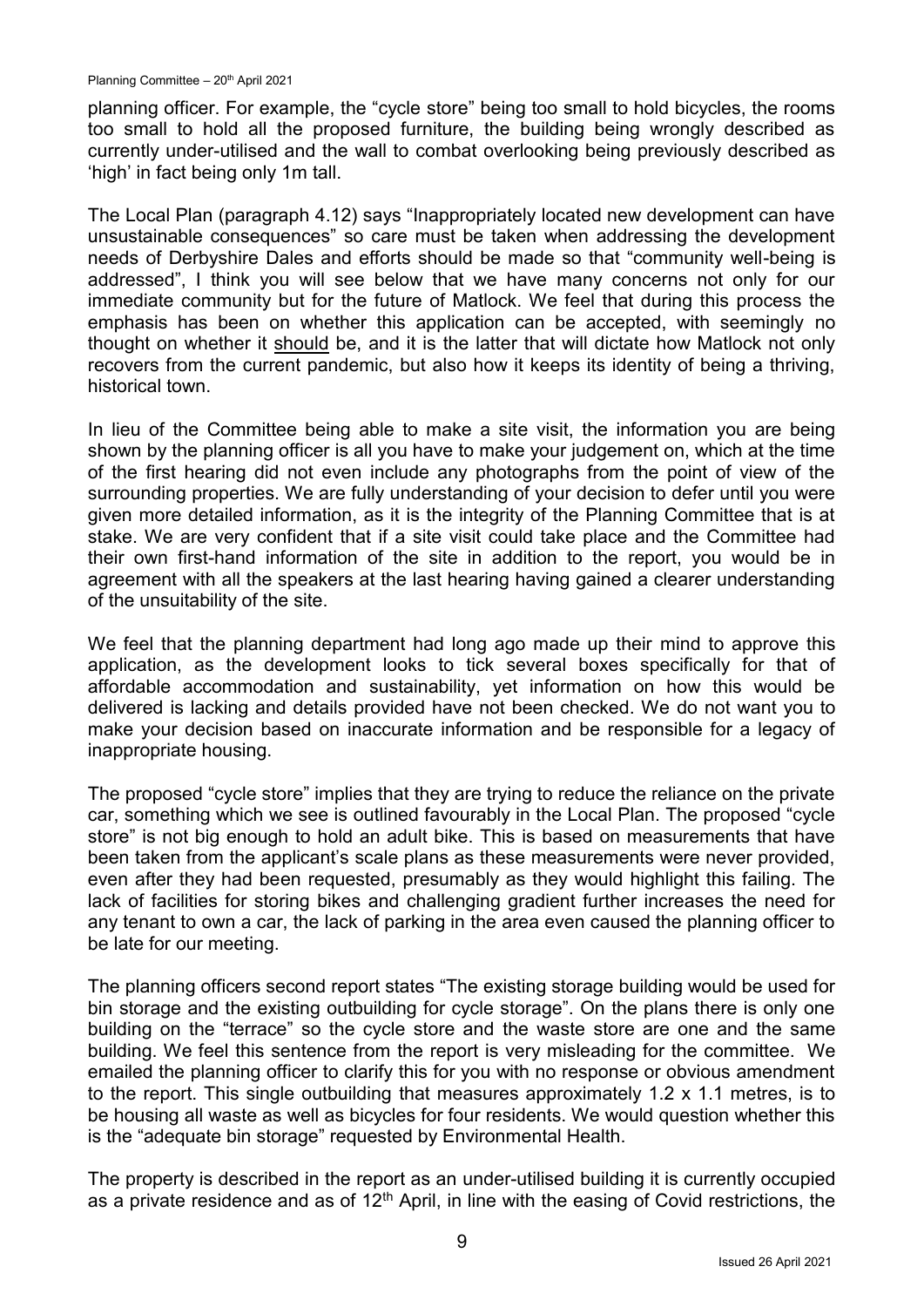business is operational. By definition it is not under-utilised, so should not be used as a reason to approve this change of use.

Changing the use of this building sets a precedent for any businesses in Matlock that have been impacted due to Covid restrictions. If more businesses are changed in to HMOs rather than being encouraged to be taken over as existing retail units, the shops and amenities that the planning officer uses as being a positive for the location of this development, will no longer be available to support the community, ironically making Matlock less sustainable. We are aware there are plans to turn 54 Wellington Street (next door to salon) to a similar arrangement if this planning application is approved.

As a sustainability professional I am disappointed with the planning departments miss-use of the word sustainable. This particular building is no more sustainable than anywhere else in Matlock. It can be argued that it is actually less sustainable due to its challenging position, distance from services in town, in addition to discrimination against anyone with a disability or lower skilled jobs in favour of professionals.

There may be no minimum room sizes laid out in legislation for an unlicensed HMO, but this should not mean that we dictate that people should have to live in small, cramped rooms, which are not large enough to fit in all the furniture suggested by the applicant to make their proposed accommodation sound appealing, again something that was not verified by the planning department. Policy S1 of the Local Plan states DDDC should be "Seeking to secure developments which provide a high standard of amenity for all existing and future occupants".

With all these issues, it is very possible that a currently occupied family home and business premises will be turned into cramped bedsits which will be unappealing to live in for a large portion of the residents of Matlock and will become the under-utilised building that the planning officer claims it already is.

We feel like objectors to planning applications are being vilified and seen as people objecting for the sake of being a nuisance to the process, rather than because we have concerns about possible effects on our community based on our own experiences of living in the area set to be affected. We do not appreciate seeing obvious attempts to influence the Committee, many of which are not familiar with the area, with misuse of terms and misleading information.

### **Councillor Sue Burfoot asked the following questions**:

How many storage units are there on the outside 'terrace'? I understand there is only one. What are the dimensions of it?

How practically can noise leaving the property be controlled?

Why in the report is the building considered under-utilised at present when the salon is open and there is residential accommodation also there.

#### **Officer Comments:**

The agent has provided the following for clarification.

The outbuilding is only about 1.5m x 1.2m. Enough space for 2 bikes. Any additional bikes would have to be left outside on the terrace as this is the only outbuilding.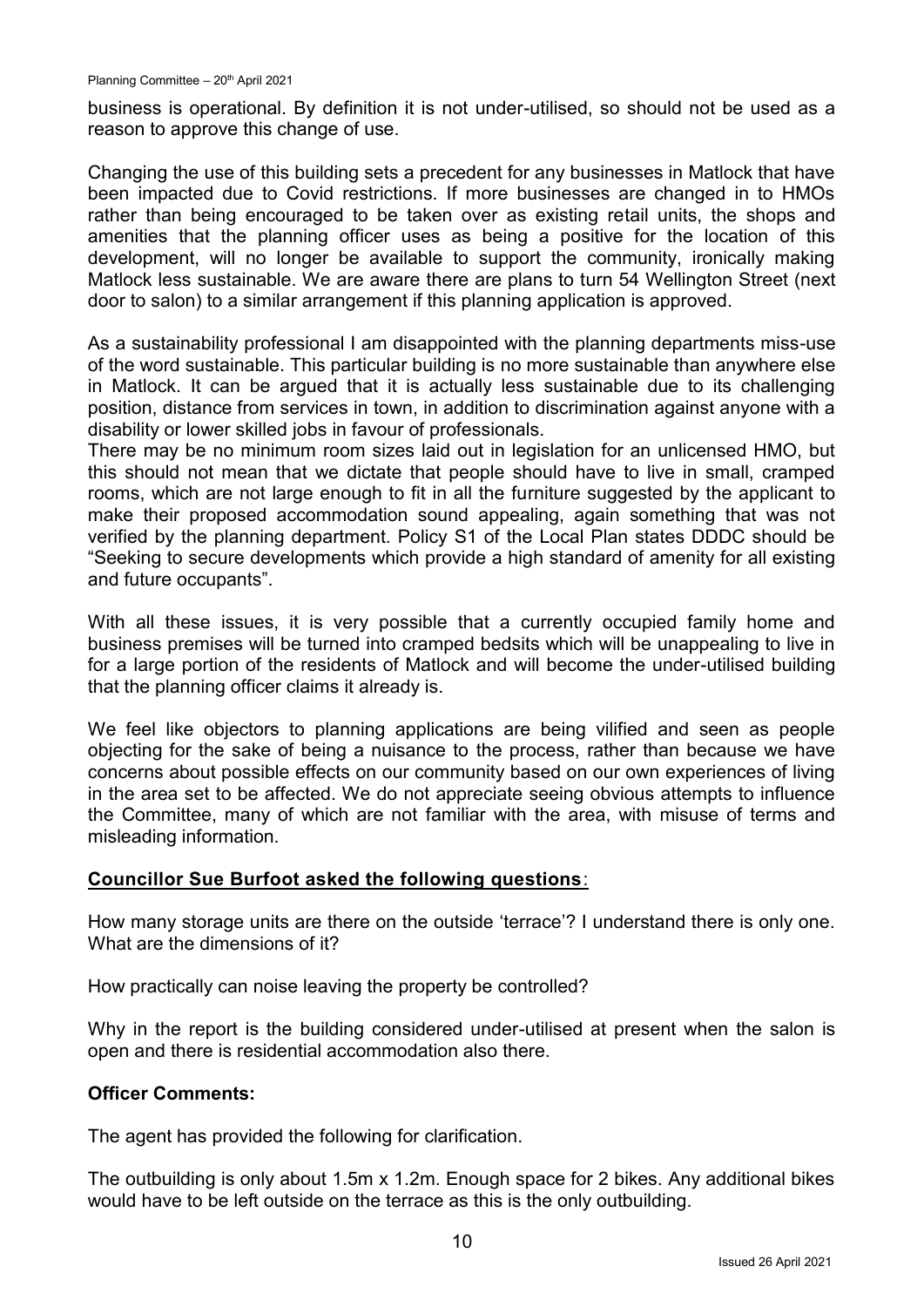As stated previously waste storage is already collected by the Council in bin-bags which can be stored in the communal storage area under the stairs and/or in a container located on the rear terrace (at the bottom of the steps – see Viewpoint 2 on the committee presentation)

There is no effective screening to the terrace.

There is no reason to believe that more noise will be generated than that attributable to its current use, as the rooms will be limited to single occupancy. The main communal room has its window on the Wellington Street frontage.

I'm not sure how the suggestion of under-utilisation has arisen but the property has severe limitations because the layout means that the salon cannot operate separately from the residential use and this limits employment in the salon to the occupant of the residential element.

Officers note the other points raised which are addressed in the Officer's Report.

It was moved by Councillor Garry Purdy, seconded by Councillor Richard FitzHerbert and

**RESOLVED** That planning permission granted subject to the conditions set out in the report and the additional condition recommended by the Committee:

### **Additional Condition:**

To restrict permanent occupation of the development to no more than four independent residents.

#### **Voting:**

| For               | 8 |
|-------------------|---|
| <b>Against</b>    | 5 |
| <b>Abstention</b> | O |

The Chairman declared the motion CARRIED.

#### **330/20 - APPLICATION NO. 21/00200/VCOND (Presentation) 5.4**

**Variation of Condition 6 of planning application 16/00941/OUT, to allow for modifications works to road junction to be carried out prior to first occupation of dwelling at Land off Pump Close, Starkholmes, Matlock.**

Councillor Graham Elliott left the meeting at 7:50pm during the debate on this item.

The Development Control Manager gave an online presentation showing details of the application and photographs of the site and surroundings. Further clarification on environmental health issues, associated with the application, were sought from and given by the Environmental Health Officers.

In accordance with the procedure for public participation, Mr Simon Edwards (Local Resident) spoke against the application. Mr Richard Pigott (Agent – Planning Design) spoke in favour of the application.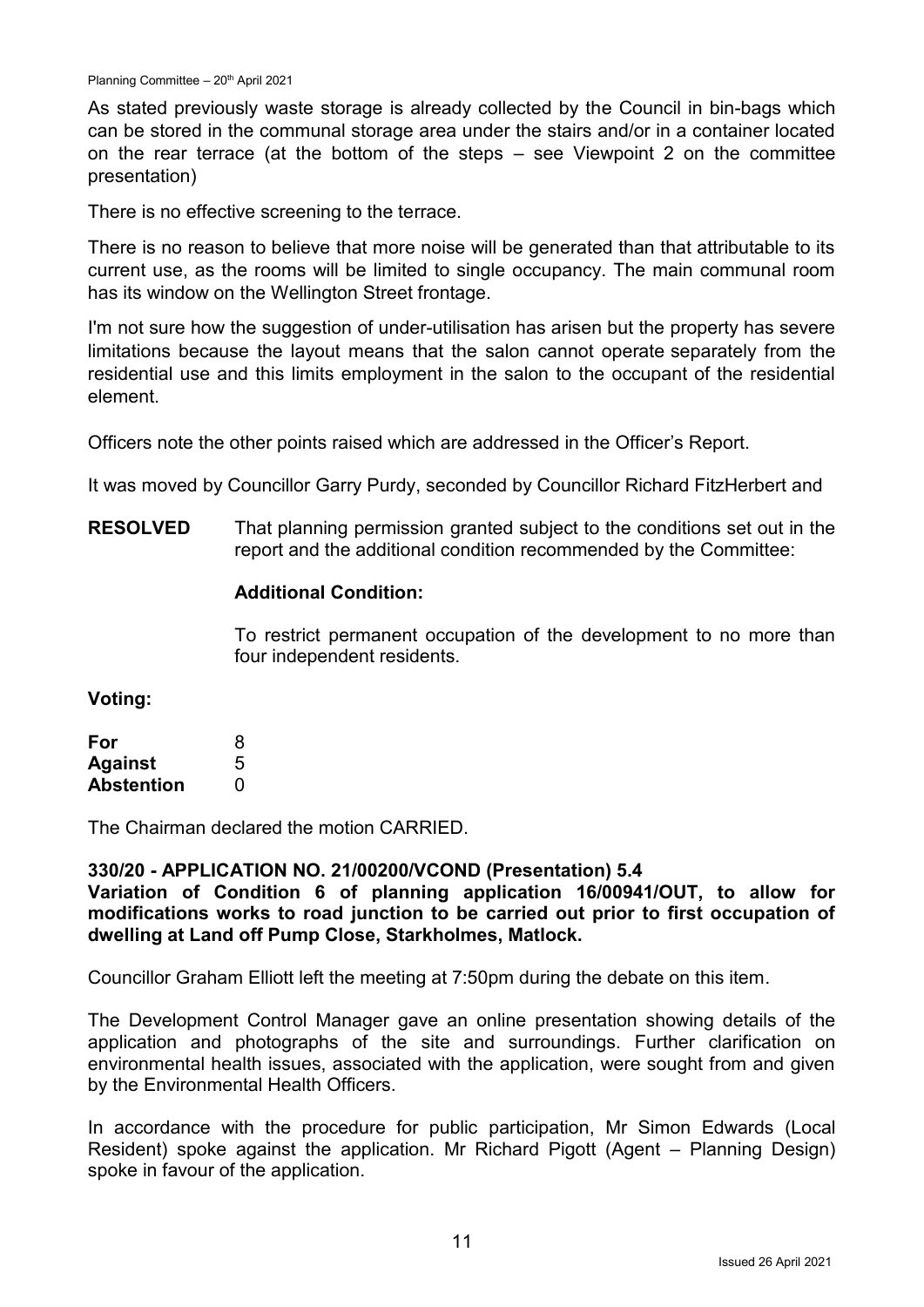Planning Committee - 20<sup>th</sup> April 2021

Consultation responses were set out in section 5 of the report.

It was moved by Councillor Garry Purdy, seconded by Councillor Richard FitzHerbert and

**RESOLVED** That planning permission granted subject to the conditions set out in the report.

**Voting:**

| For               | 11 |
|-------------------|----|
| <b>Against</b>    |    |
| <b>Abstention</b> | 0  |

The Chairman declared the motion CARRIED.

Karen Carpenter (Environmental Health Officer) left the meeting at 8:02pm after the determination of this item.

Laura Salmon (Environmental Health Officer) left the meeting at 8:02pm after the determination of this item.

### **There followed a short adjournment at 8:03pm, returning at 8:15pm.**

Committee returned to continue consideration of the outstanding items on the agenda.

### **331/20 - MOTION TO CONTINUE**

At 8:28pm, during public participation on Item 5.5 of the agenda – Application No. 20/00530/FUL:

It was moved by Councillor Tom Donnelly, seconded by Councillor Peter Slack and

**RESOLVED** (Unanimously) That, in accordance with **Rule of Procedure 13**, the meeting continue beyond 2 hours 30 minutes to enable the business on the agenda to be concluded.

#### **332/20 - APPLICATION NO. 20/00530/FUL (Presentation) 5.5**

### **Erection of replacement dwelling and a swimming pool building (modifications previously approved planning permission 15/00718/FUL) at Bent Farm, Farley Hill, Farley.**

The Development Control Manager gave an online presentation showing details of the application and photographs of the site and surroundings.

In accordance with the procedure for public participation, Councillor Julie Daly (Darley Dale Town Council), Councillor Steve Christal (Darley Dale Town Council), Ms Donna Shimwell (Local Resident), Mr Paddy Petch (Local Resident) and Mr John Groves (Groves Town Planning – on behalf of Farley Residents' Association) spoke against the application. Mr Roger Yarwood (Agent) spoke in favour of the application.

Further in line with the Council's procedure for direct public participation, representations received from the public, in accordance with the criteria set out in the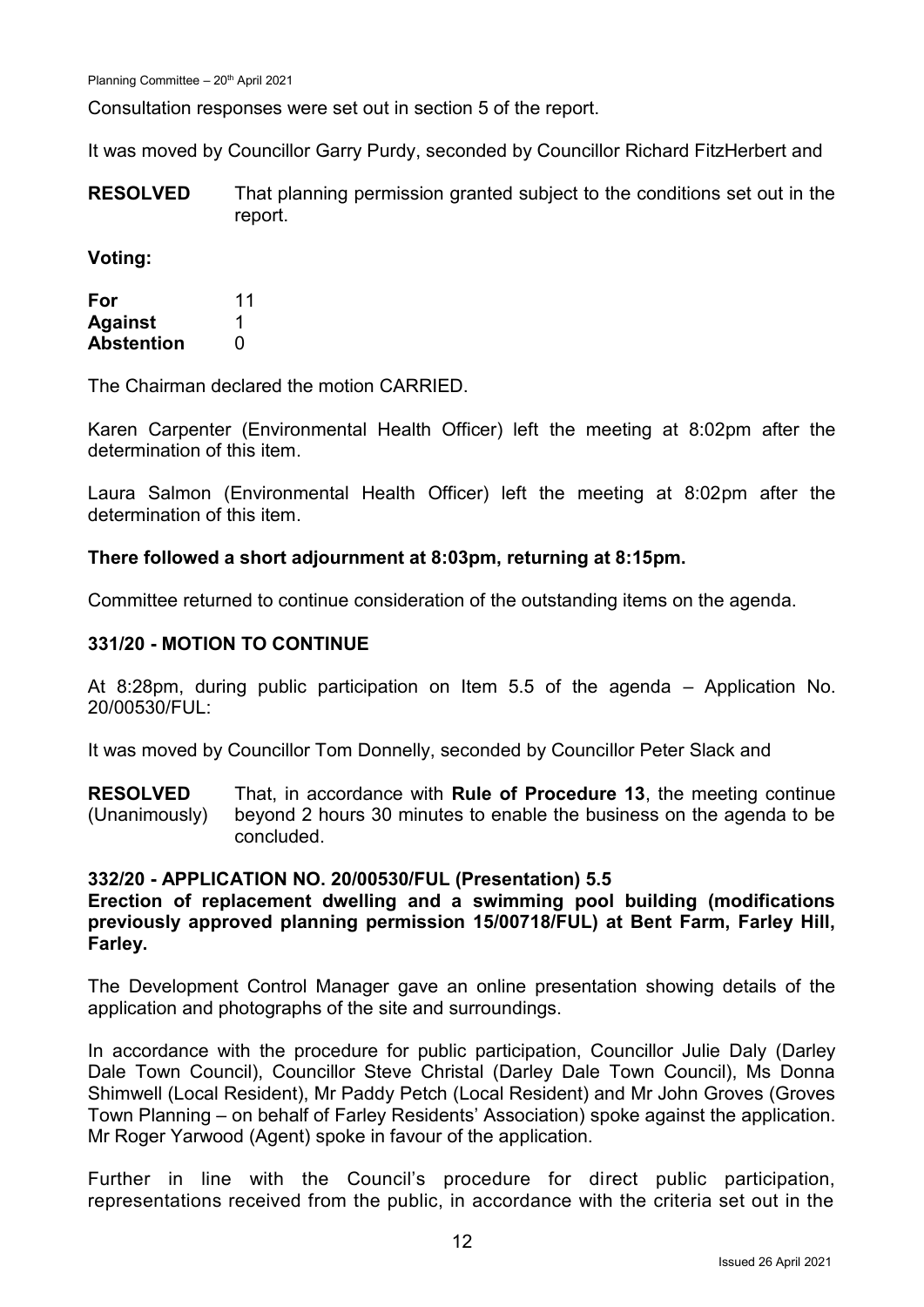agenda, were published on the District Council website together with Officer responses and are set out below:

Consultation responses were set out in section 5 of the report.

### **1. Written copy of 3 minute submission by Mr. Petch regarding Bent Farm rebuild, prior to planning committee meeting on 20/04/21**

When planning permission was initially sought for the rebuild of Bent Farm, my wife and I inspected the proposal with interest. I knew the old farmhouse and agreed it was structurally compromised.

We accepted that the new building would be larger than the original house but were encouraged that the structure would move back from the roadside and would use materials found in local architecture.

I inspected the drawings and read the design statement, finding references to a building which blended into the landscape, softened by landscaping. We did not object to the application.

Now we see a building that deviates from both the original application and the recent amended drawings in an astonishing number of ways, indeed, the officer's appraisal, at 7.9 lists 15 discrepancies impacting character and appearance of the site.

To give three examples, the dining room arm which originally was specified as single storey, has been built 2.2metres too tall and rather than being a minimum of 1800mm from highway boundary has been positioned right up to the boundary. It now looms over highway users and leaves no room for landscaping nor for the promised stone wall.

The entire main block has also been built significantly higher than the permitted height and the ridge fails to step down, but continues straight across the block

The pool block, supposedly designed to resemble an agricultural building uses plastic cladding rather than timber, has window and door openings where none were specified and is built in the wrong position. The roof lights which initially comprised 8 very small windows now has 10 very large windows. It has been built taller than permitted and it appears that a second floor has been installed despite not being detailed on any drawings.

How on earth can officers recommend approval given this level of non compliance?

Another key fact is that the building was constructed using a steelwork frame, and this frame stood for months before stone was used to fill the voids. The developer knew from the minute he commissioned the steel that he was deviating from the permitted design. There was no mistake. He gambled that authorities would not check the structure and he was right.

I contacted the Planning Department in 2019 outlining my misgivings and yet the building was allowed to progress.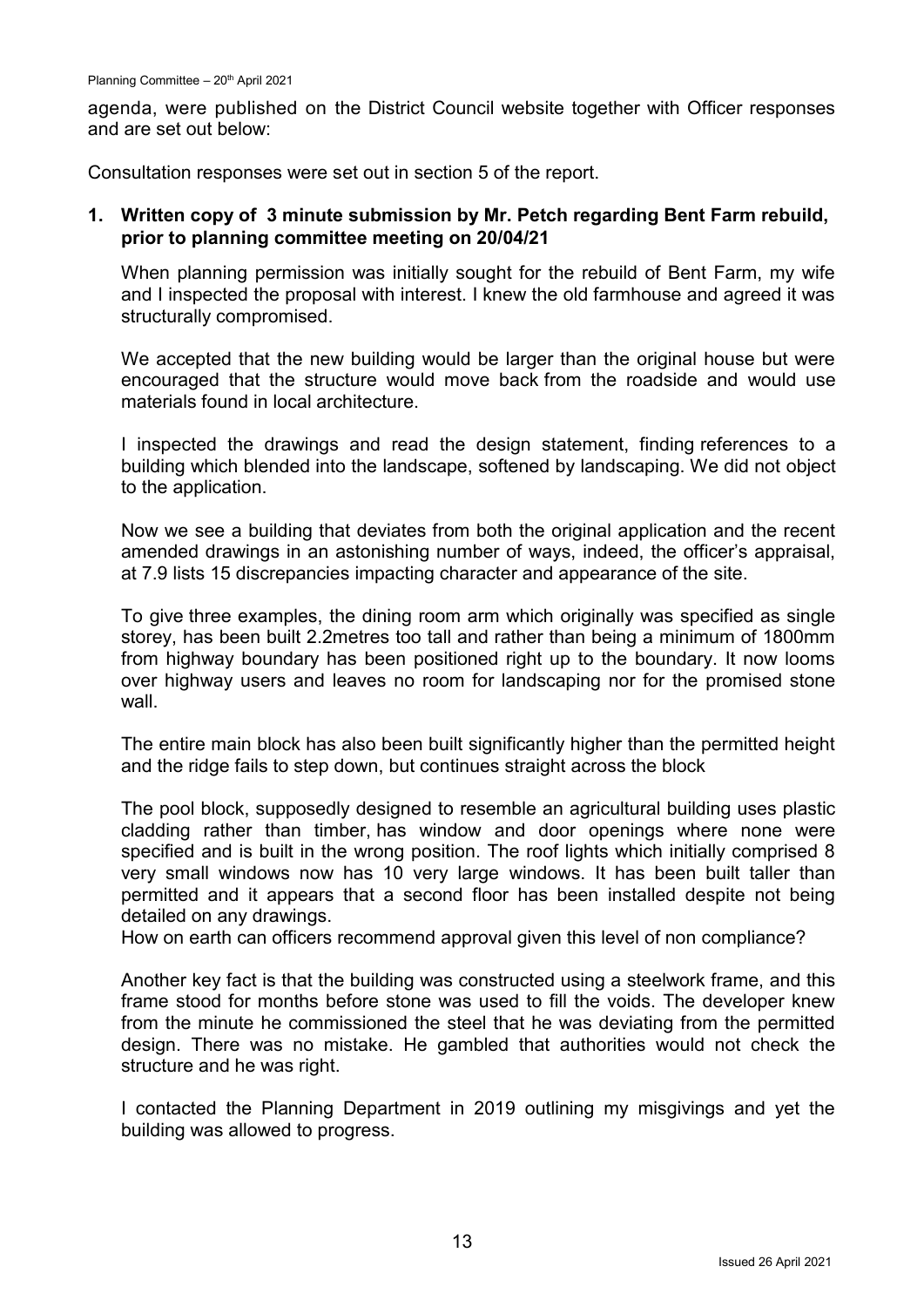Ironically, officers now appear to base their decision to support the latest planning application largely on the fact that the building is now finished. Locals know that even this assertion is wrong. It still isn't finished years later.

Had officers acted earlier, we might not be in the current situation, and when they propose adding conditions, have they forgotten that conditions have not been discharged from the original application?

If the committee takes the officers recommendation, experience suggests to us that the developer will continue to use this strategy with future projects. We urge you to protect the community and refuse permission.

### **2. Questions posed by the Applicant to the Development Manager during site meeting on 19th April 2021**

The height of 2.2m is not correct, you have seen for yourself that it's a combination of lowering the actual ground level 0.9mtr and gaining height of 1.1mtr.

Main principle ridge elevation is correct, and has a 150mm drop down in height as shown. It's only the eaves which is not stepped.

The Chimney, as you have seen is central to the gable, and not offset, this is immaterial.

The porch is built as per original drawings and permission, we originally wanted a Gable porch but this was declined by Gareth, so again unsure what this relates to.

Swimming pool building set back from principle elevation, this is better than setting forward. Sits better on the site.

Stone to pool building to top of windows, this is as discussed with yourself on site during the original construction.

Cladding to swimming pool building Horizontal and not Vertical, completely irrelevant in terms of visual, or planning.

Fencing only temporary until the stone wall is built as requested.

#### **Officer Comments:**

Officers note the points raised which are addressed in the Officer's Report. Officers contend, that whilst levels may have been lowered, the mass of the projecting element of the building nearest to the property access has not been built to the approved dimensions and does not appear as a single storey building which was part of the original design ethos.

The lean to porch reflects what was ultimately approved with the original planning permission.

It was moved by Councillor Sue Burfoot, seconded by Councillor Peter Slack and

**RESOLVED** That planning permission be refused for the following reasons:

#### **Reasons:**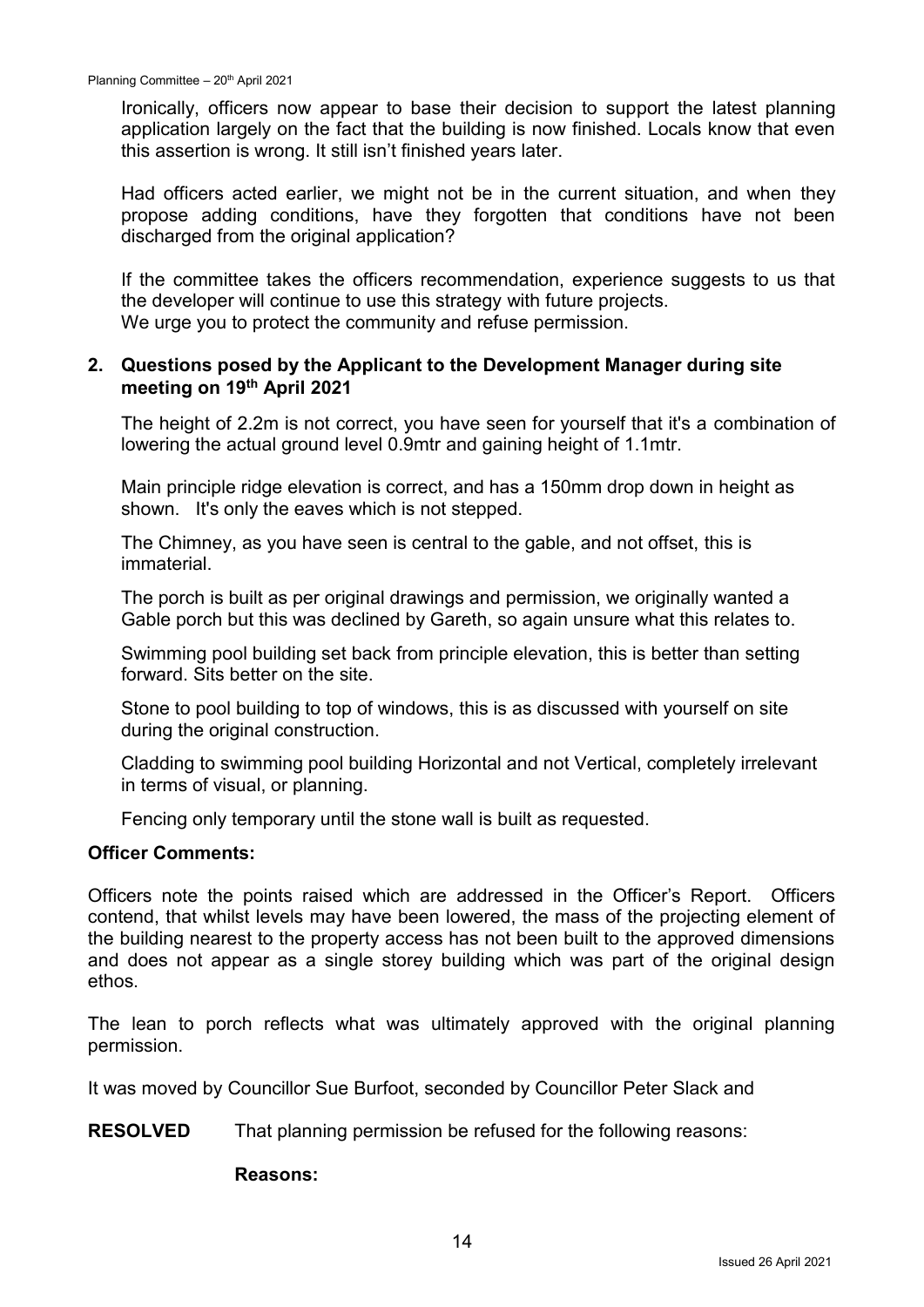- 1. The dwelling, as constructed, is overbearing and incongruous in this rural setting. It is highly prominent and has a detrimental impact on the character and appearance of the rural area, contrary to policy S4 of the Adopted Derbyshire Dales Local Plan (2017).
- 2. The property stands highly prominent in the landscape
- 3. The development of the property is detrimental to the appearance of the area.
- 4. The development of the property is in contravention of Policy S4 of the District Council's adopted Local Plan.

#### **Voting:**

| For               | 6 |
|-------------------|---|
| <b>Against</b>    | 5 |
| <b>Abstention</b> |   |

The Chairman declared the motion CARRIED.

#### **334/20 - APPLICATION NO. 20/00919/FUL (Presentation) 5.6 Retention of agricultural access track at Land off Old Stone Lane, Matlock.**

The Principal Planning Officer gave an online presentation showing details of the application and photographs of the site and surroundings.

In accordance with the procedure for public participation, Mr Andy van Vliet (Applicant – Harron Homes North Midlands) spoke in favour of the application.

Further in line with the Council's procedure for direct public participation, representations received from the public, in accordance with the criteria set out in the agenda, were published on the District Council website together with Officer responses and are set out below:

Consultation responses were set out in section 5 of the report.

**1. Councillors Flitter and Purdy** and have advised that they have received emails and photographs raising concerns from neighbouring residents who have submitted photographs contained which they advise evidence how incorrect and deceptive the Applicant's (Harron Homes) submitted drawings are (photographs could not be opened)..

Neighbours advise that the Applicant claims that such a substantial 'access track' is required by the farmer. However there has been no representation submitted by either the land owner or tenant (farmer) during the consultation period to support this excessive installation, built "in line with DfT specification for highway works" (Application documents). The true reason for the over-engineered access into the neighbouring field (which is currently within the Development Boundary), built by a house-builder in a field owned by another house-builder, is questionable.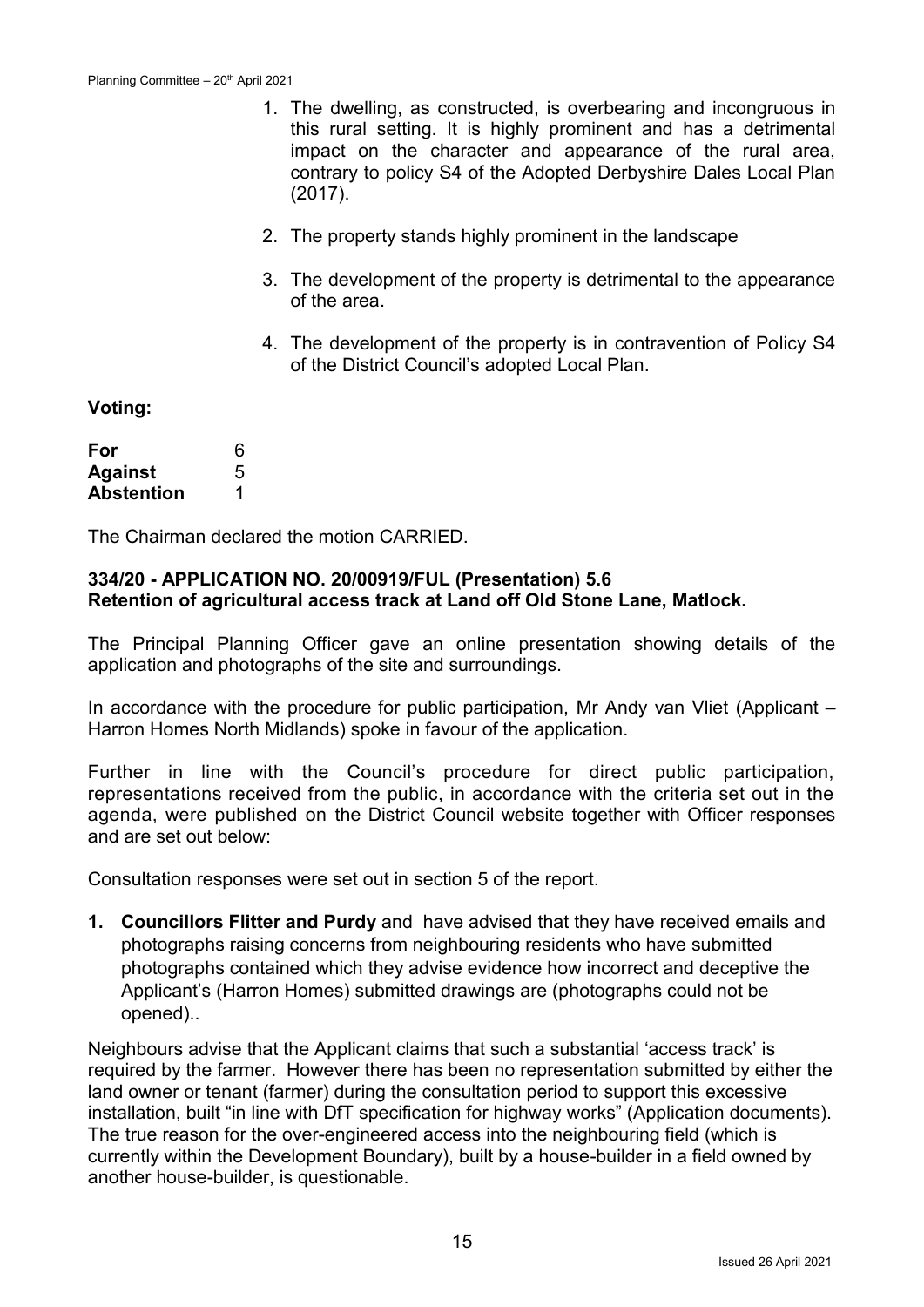#### **Officer Comments:**

Officers have raised concerns in the Officers' Report with regards to the accuracy of the Applicant's submission.

### **1. Further comments from a local resident:**

Contrary to Harron Homes' retrospective application, the track is much closer to our property boundary than shown on the application plans, being only 1.7m from our boundary at the southern end of the track, far closer than what Harron Homes themselves deem to be a 'safe' distance from the neighbouring properties

By way of background, the retaining wall to the rear (east) of our garden (adjacent to the land on which the track has been constructed), was never intended to be built, being absent from all development and plot plans. Our garden was originally intended to be an inclined bank with no significant retaining structure required. The retaining wall was hastily built after we had legally exchanged, following a plant vehicle falling from the area of the access track and breaching the rear of our neighbour's plot. We understand that no construction design or detail exists for the retaining wall at our plot, or our neighbours' plots, therefore we are certain that this wall was not designed or built to cater for the additional load of a significant amount of imported earth being emplaced above and behind the wall during the construction of the track.

We would consider whether the reason for the ground levels around the track being so drastically increased from their previous elevation was in part to dispose of excess, unwanted material from the development. However, in doing so this has not only significantly increased the load behind our retaining wall – for which Harron Homes have no design detail – but also drastically reduces the privacy, and indeed security, of our garden. Walkers regularly utilise the farmers access track to gain entry into the adjacent fields – which are not on a public footpath. Almost daily those walking along the track stop to peer into our garden, sometimes in passing but sometimes by climbing onto or hanging over the fence on our eastern boundary. This would not be possible if the ground level had not been so significantly elevated. We have also had both dogs and children attempt to gain entry into our garden over the wall on our southern boundary, after having followed the track into the farmer's field.

We have in the last month observed contract staff treating the soil embankment between our boundary and the track in question with weedkiller, presumably in preparation for replanting works, however this is suggestive to us that Harron Homes have no intention to undo any of the works that are subject to this application and intend to proceed with their intentions to leave the track and surrounding land as per its current level and construction, unless enforcement action is taken.

We absolutely support the farmer being able to access the fields to the south of the track in question, however we strongly object to Harron Homes' retrospective application, being both inaccurate and unrepresentative of the construction that has been made and with the potential to have significant detriment to neighbouring properties and persons going forward. We would therefore request not only the removal of the structure of the track but also the elevated levels that Harron Homes have created across this field.

### **2. Further comments from a local resident:**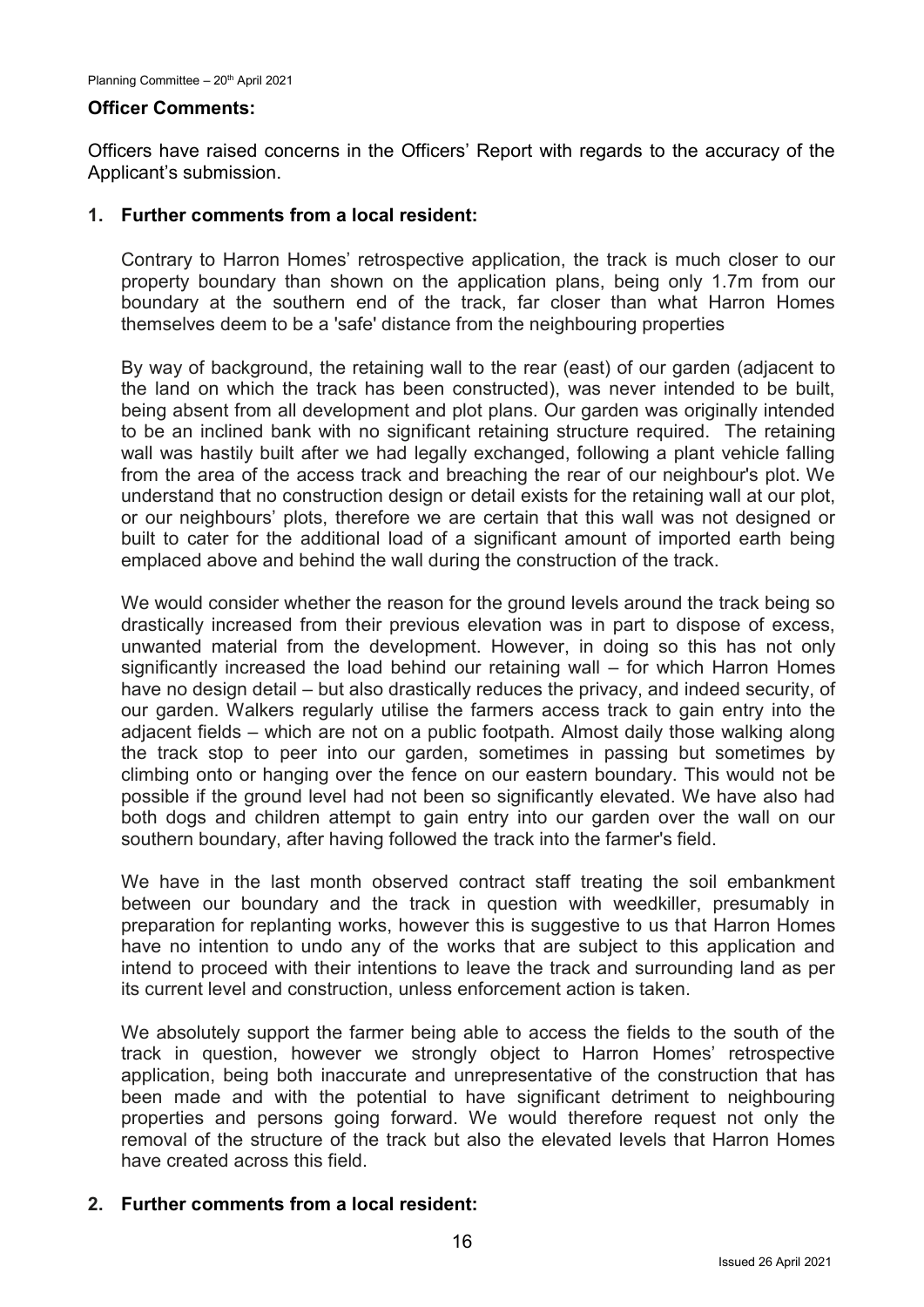We would like to thank the Planning Officers for the detailed summary of the objection points received, and for their recommendation of Refusal.

Within the recommendation to *"remove the track and reinstate the land prior to the works having taken place"*, the applicant must remove the large volume of imported earth (260 tonnes behind our property alone) that has created the artificially raised platform for the access track. The previous contours of the field graduated down to level with the retaining wall; the artificial track height is level with the top of the fence above that retaining wall.

This increased height at close proximity to the neighbouring boundaries causes loss of residential amenity through overbearing, and loss of privacy from the public who will continue to use the raised platform to access the adjacent field, rather than follow the footpath. Moreover, it compromises the structural integrity of the retaining wall (specified to retain only 1.3m height); risking the safety of both users of the public right of way and residents of the adjacent properties. Each of these issues were avoidable had the track been at a lower, more reasonable level and scale.

No calculations or site-specific design drawings were produced prior to the additional loading of earth and materials to construct the track; it was just informally piled-high, ad-hoc.

Within their Planning Statement, Harron recognise the risks of plant falling across the boundary into the houses or damage to the retaining wall or drainage infrastructure. Had Harron properly considered these risks in advance, then designs, structural calculations and communications with the DDDC Planning Authority would have taken place prior to construction, to ensure that their solution sufficiently addressed the risks. Unfortunately, this was not the case.

We hope that Committee members have been able to see the actual height, gradients and scale of the track, either in person or via photograph, to see how the reality differs from the deceptive cross-sectional drawing submitted by the applicant.

The Applicant claims that such a substantial 'access track' is required by the farmer, however, there has been no representation submitted by either the land owner or tenant (farmer) during the consultation period to support this excessive installation, built "in line with DfT specification for highway works" (Application documents).

The track is ostensibly for a single tractor and trailer. The DfT prescribe a lane carrying HGVs and tractors to be 3.25m wide; why, therefore, does the track have to be 5m wide? The track is the same width as the residential roads within the Thornberries development, and is referred to within the Applicant's Planning Statement as a "service road". The true purpose of the over-engineered access into the neighbouring field, built by a housebuilder in a field owned by another housebuilder, is questionable.

### **Officer Comments:**

Officers advise that members note the comments and have no comments to make on the specific points raised.

The Officers' Report raises concern with the structural stability of the retaining wall.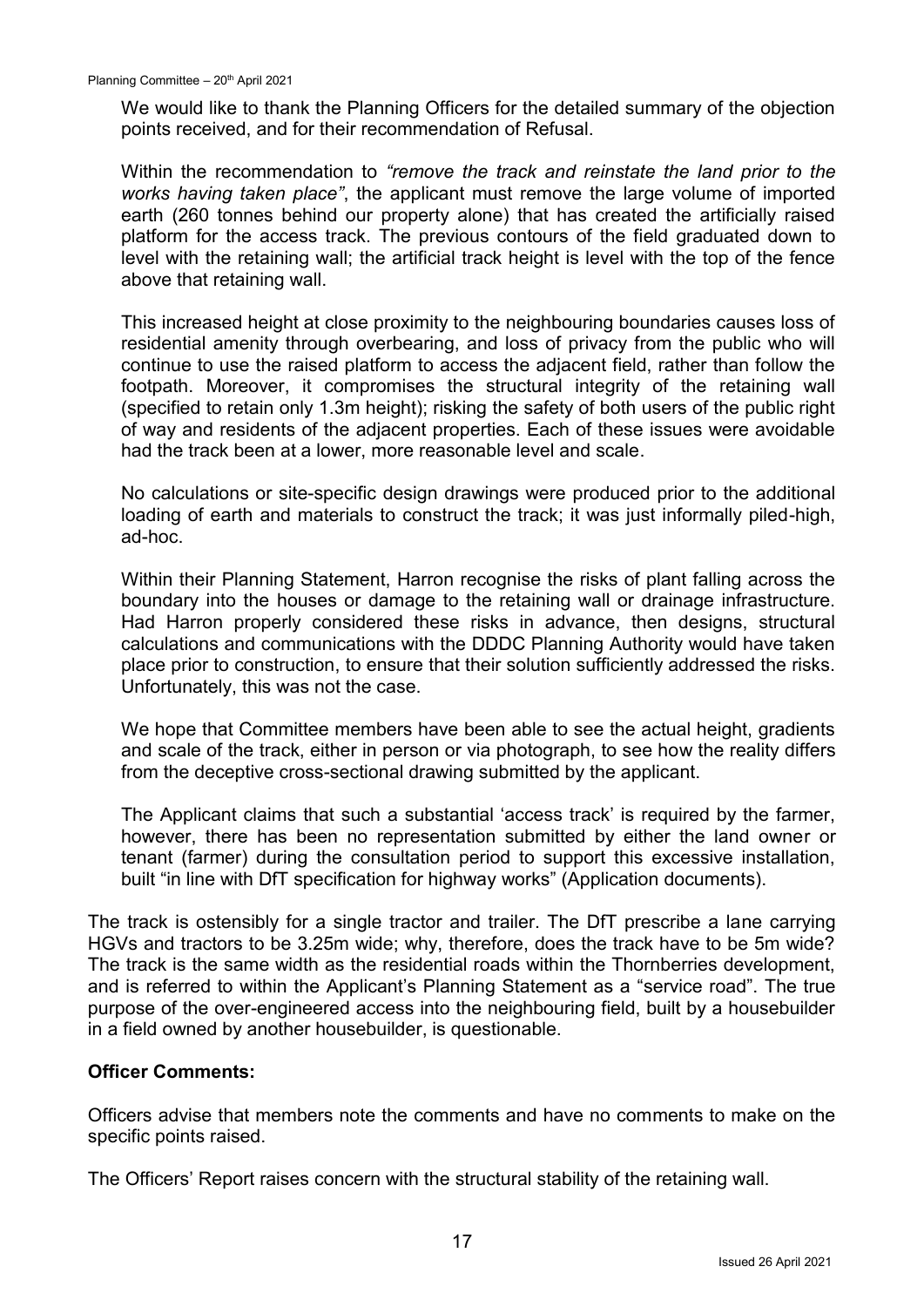### **3. The Applicant has submitted the following Statement**

My name is Andy van Vliet, I am the Planning Manager (North Midlands Region) for Harron Homes, a family owned, medium sized volume house builder. The Planning Committee are being asked to consider the above application on Tuesday 20th April, and I felt it important to provide you with additional information to that provided in the committee report.

The track is to facilitate an existing agricultural right of way at the rear of the Harron Homes newly constructed Thornberries Estate, Bentley Bridge, Matlock. A plan and typical section of the proposals is provided at the end of this letter.

### Decision summary

'Private ways' or 'farm tracks' are often developed to support the operation of agricultural uses and they can have permitted development rights. However, in this case Harron Homes inadvertently failed to seek prior approval from the Local Planning Authority as we should have done. This was an error for which we sincerely apologise. The Local Planning Authority requested a retrospective application to formally deal with the issue which Harron Homes complied with.

At the outset officers appeared to accept the principle of the development, but did not consider the visual impact of the track as constructed to be acceptable. Officers set out, in an email 4th December:

*'The proposal could be acceptable provided the access can be demonstrated to be necessary to sustain agriculture on the holding and that the central part of the access track be excavated and returned to grass, with the two tracks being no more than 500mm wide from beginning to end.'* 

We discussed the application with officers and informally proposed a number of different design solutions, all of which were rejected. These included:

Dec 2020: Reducing the overall width of the track to 3.8m Feb 2021: Providing two tracks each 1.3m wide with grass in-between

The officer's guidance then changed in an email of the 30th March which stated *'The fully made section of roadway and dual track beyond, running along the rear of plots 31 – 33 is considered unnecessary and results in unwarranted harm to the local landscape'* (ie the track would not be acceptable in any form).

We subsequently met with officers and agreed that the application should go to the planning committee so that elected members could be fully appraised of the facts and party to the decision.

#### Principle of development

The farm track is necessary to enable a legal right of access to sustain agricultural operations in the field to the south of the Thornberries housing estate. The track has been designed and constructed so as to be fit for purpose in enabling heavy farm machinery to access the fields across sloping land whilst moving adjacent to, but a safe distance away from, the residential gardens below. A large tractor can be 2.75m wide and trailers vary in width. A wide turning area is required for articulated vehicles. The track has been constructed in a crushed stone material that will blend into the landscape over time as it is used.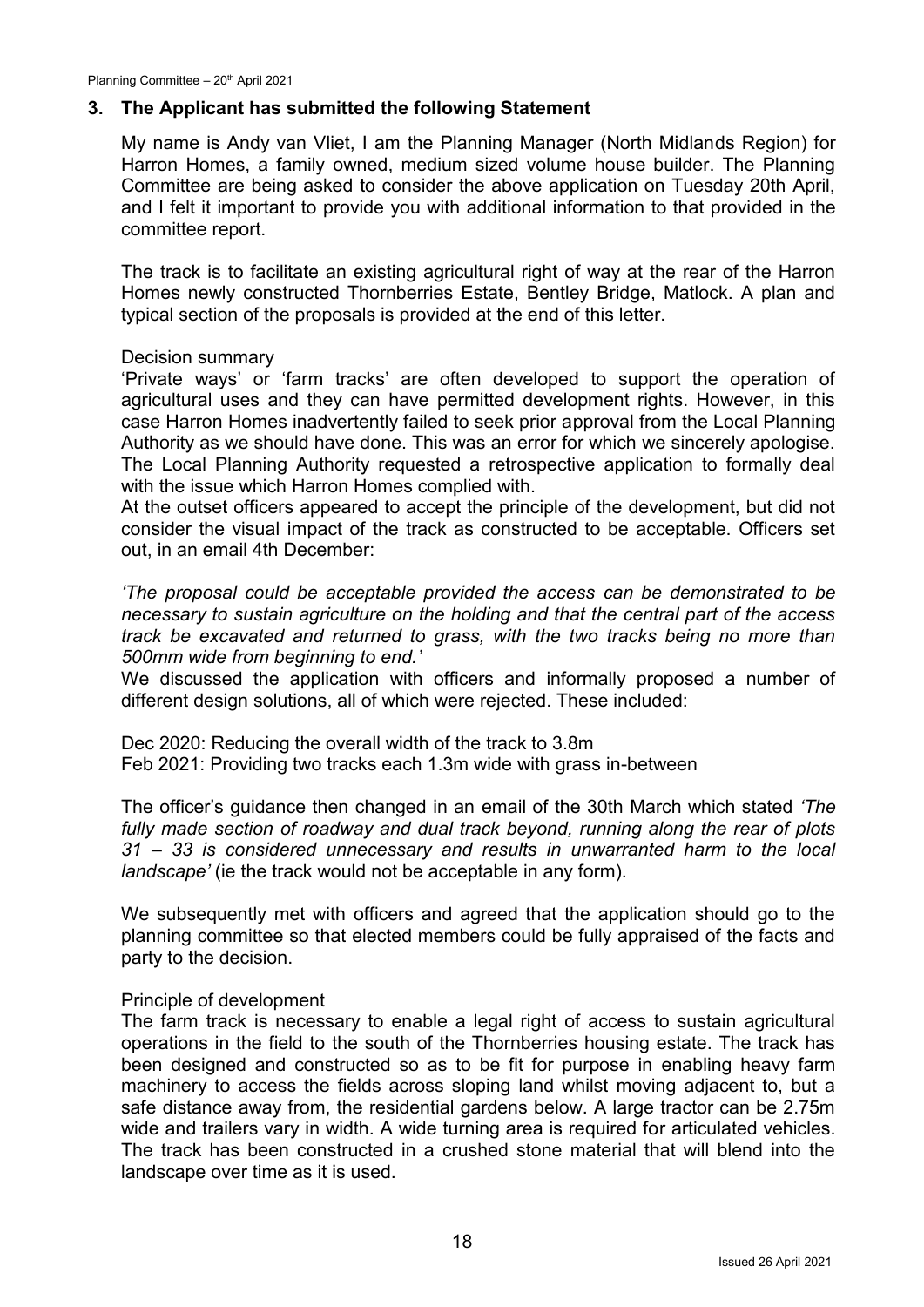The land in question was originally owned by WildGoose Construction, Harron Homes purchased land to enable the housing development and WildGoose retained the field to the east of the site.

A local farmer, Mr Statham, historically crossed the field to access his land to the south of the housing development. He retains a legal right of access to his land for agricultural purposes.

The construction of the development has meant that the farmer is now using a different route to the one originally taken across the fields to access the land to the south. His access is now through the housing development and then directly south (at the end of Old Stone Lane). The original land sloped steeply down towards these gardens. This has necessitated a safer, engineered, vehicle running surface to be constructed.

The farmer has informed me that he takes large tractors with articulated trailers and large farm machinery into the fields to the south. He also informs me that the conditions across the Wildgoose land are often wet, as you would expect with surface water run-off from the field.

#### Design of the track

The track was constructed to appropriate standards to ensure the safe passage of tractors/ farm vehicles and trailers, to mitigate the impact of the steep slope, and considering the proximity of the adjacent dwellings/gardens on the low side of the bank.

Our application sought permission for the track as it has been constructed. The track is approximately 4.5-5m wide and constructed of compacted stone. This was a width requested by Mr Statham, although he has subsequently agreed that a reduced width of 3.8m would be serviceable as an agricultural access.

Appropriate drainage has been designed into the scheme including a land drain on the low side of the track.

We engaged in discussions with the Council and provided a number of design revisions. We offered to reduce the overall width of the track and to revise the appearance to create two narrower 'chatter tracks' instead of a single running surface.

During the discussions Council officers set out that they would accept two 500mm wide tracks so as to reduce the visual impact. The track is of a crushed stone material and mud will be tracked over it by farm machinery. Whilst we accept that the track currently appears a little incongruous, over time it will be meld into the landscape and be covered in a natural patina.

We believe that the two 500m width tracks proposed by officers are impractical; they are too narrow for farm machinery to run along as they will obviously have wide wheels and variable axle lengths. The tracks will be hard to see over time and will be damaged as the wheels come off the edge of the track.

We did, however offer to adopt this general approach in our discussions with the Council albeit it we felt that the two tracks should be wider. We proposed to reduce the overall width of the track to 3.8m and to reform the surface to two tracks that were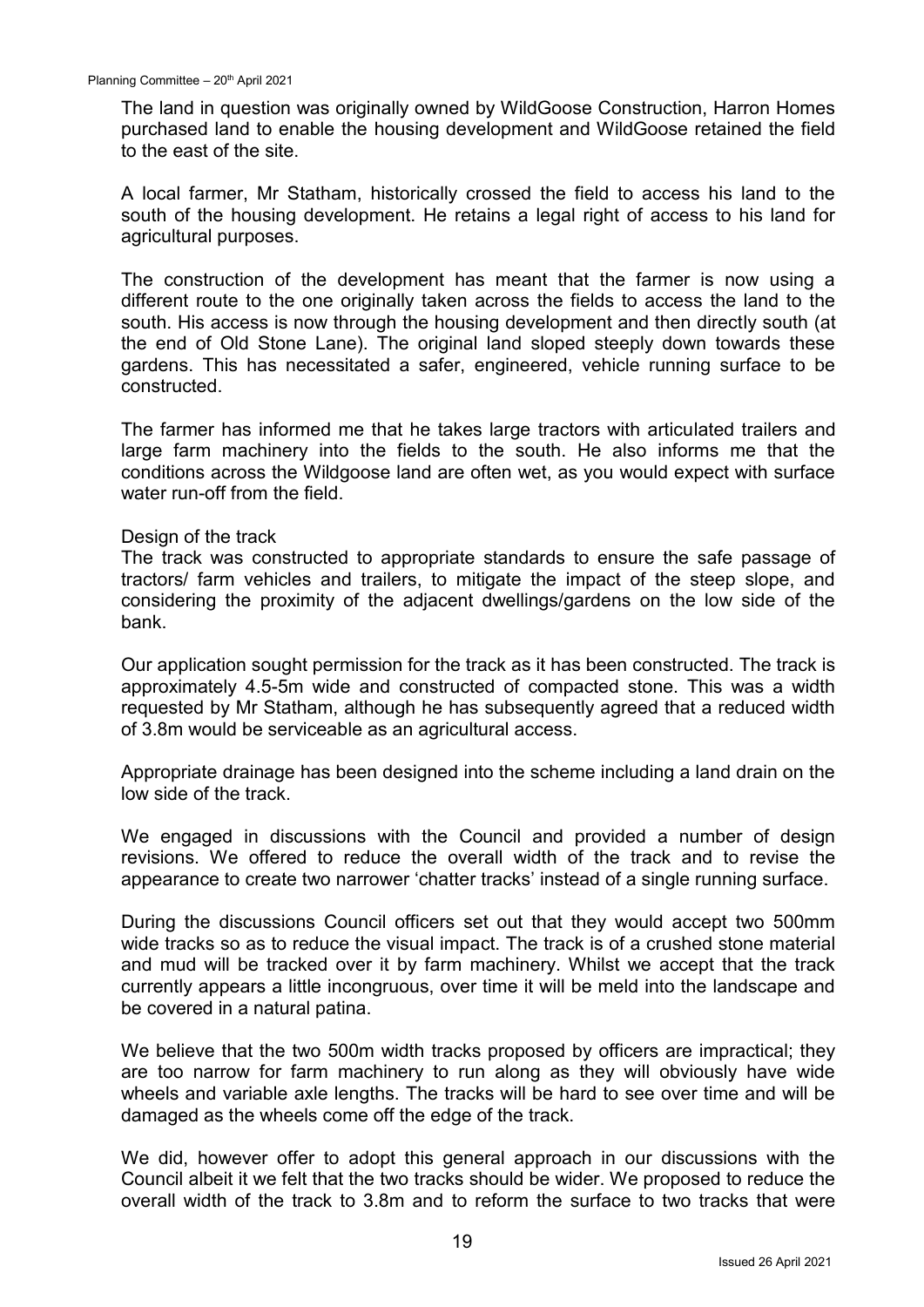1.3m wide each. This proposal was rejected by the Council as unnecessary in their view. We do not believe that this decision took proper account of the potential health and safety risks.

#### **Conclusion**

In summary, the track is necessary to facilitate safe agricultural access to the fields to the south of the estate. An access way made up of crushed stone, adjacent to a housing estate, is quite within keeping with the landscape character of the local area and will visually meld in over time.

We believe that the council would be acting unreasonably in refusing the application. Whilst it might not be common practice to approach planning committee members directly, on the advice of our planning and political consultants, we think it necessary in this case as the committee report does not appear to adequately set out the full picture.

Our political consultant, Jonathan Scott of Britology Ltd, is of the view that whatever the decision, local residents are unlikely to be satisfied with the solution. If the grass bank is re-instated not only is there a potential health and safety risk, but there is likely to be mud routinely brought onto the road.

#### **Officer Comments:**

Officers have addressed the above matters in the Officers' Report. With regard to the track, Officers suggested narrowing the width of the access, creating twin tracks of 500mm in width and shallowing the gradient of the slope. Several questions were also asked to the applicant for which there was no response. The Applicant chose not to amend the application. The applicant states that the track is necessary to facilitate safe agricultural access to the fields to the south of the estate. Officers considered that if the safety of the access was paramount, that the landowner, applicant and farmer would have designed such into the development proposals through each of the applications received since 2013.

It was moved by Councillor Jason Atkin, seconded by Councillor Richard FitzHerbert and

**RESOLVED** That planning permission refused for the reasons stated in the report.

**Voting:**

| For               | 10 |
|-------------------|----|
| <b>Against</b>    | O  |
| <b>Abstention</b> | 1  |

The Chairman declared the motion CARRIED.

#### **335/20 - APPLICATION NO. 20/00920/VCOND (Presentation) 5.7**

**Variation of Condition 14 of planning permission 15/00861/FUL, to allow on site alternative habitat enhancement at Lane South of Bentley Bridge, Chesterfield Road, Matlock.**

This application was withdrawn.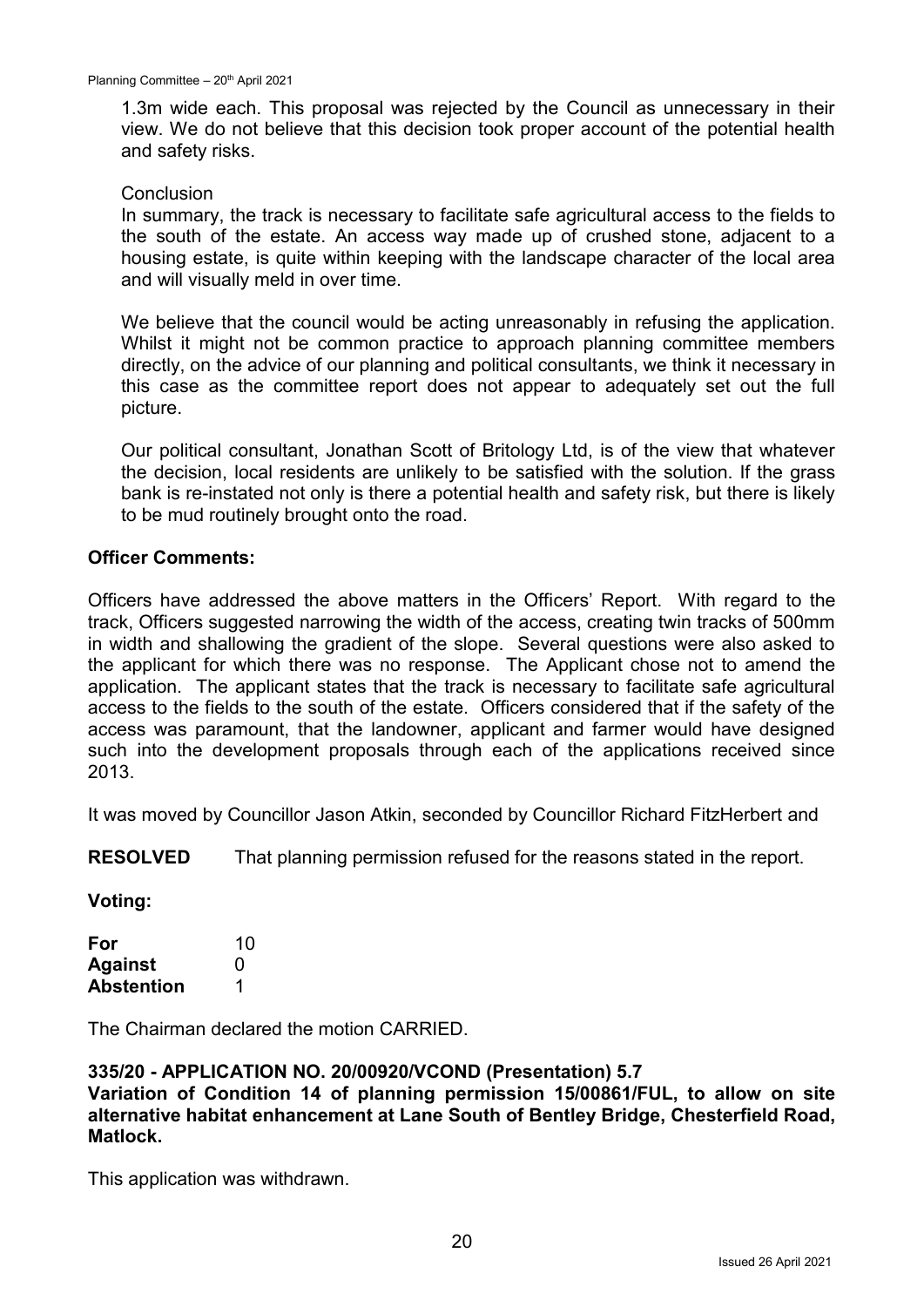#### **336/20 - APPLICATION NO. 20/00958/FUL (Presentation) 5.8**

**Proposed erection of 10no glamping pods and a building comprising of a cafeteria, administration office and cleaning base with associated access, parking and sewage package treatment plants at Land at Broom Lane, Kirk Ireton, Derbyshire.**

The Principal Planning Officer gave an online presentation showing details of the application and photographs of the site and surroundings.

In accordance with the procedure for public participation, Councillor Richard Bright (Ward Member) and Mr Charles Blackwall (Applicant) spoke in favour of the application.

Consultation responses were set out in section 5 of the report.

It was moved by Councillor Richard FitzHerbert, seconded by Councillor Garry Purdy and

**RESOLVED** That planning permission granted with the following conditions and for the following reasons:

#### **Conditions:**

- 1. Statutory time limit
- 2. Condition to restrict occupation of the glamping pods for the purposes of temporary holiday accommodation.
- 3. Condition to secure appropriate landscaping and management.
- 4. Conditions to safeguard and protect wildlife.
- 5. Highways conditions (recommended by the LHA) and conditions to secure pedestrian interconnectivity improvements where possible.
- 6. Condition to secure measures / consideration of measures to mitigate the effects and adapt to climate change.

#### **Reasons:**

- 1. The development only constituted 10% use of the existing woodland and was therefore not considered detrimental to the landscape or the protected species in the area.
- 2. The development would be of economic benefit to the area with the attraction of tourism and other associated benefits.

#### **Voting:**

| For               | 10 |
|-------------------|----|
| <b>Against</b>    |    |
| <b>Abstention</b> | O  |

The Chairman declared the motion CARRIED.